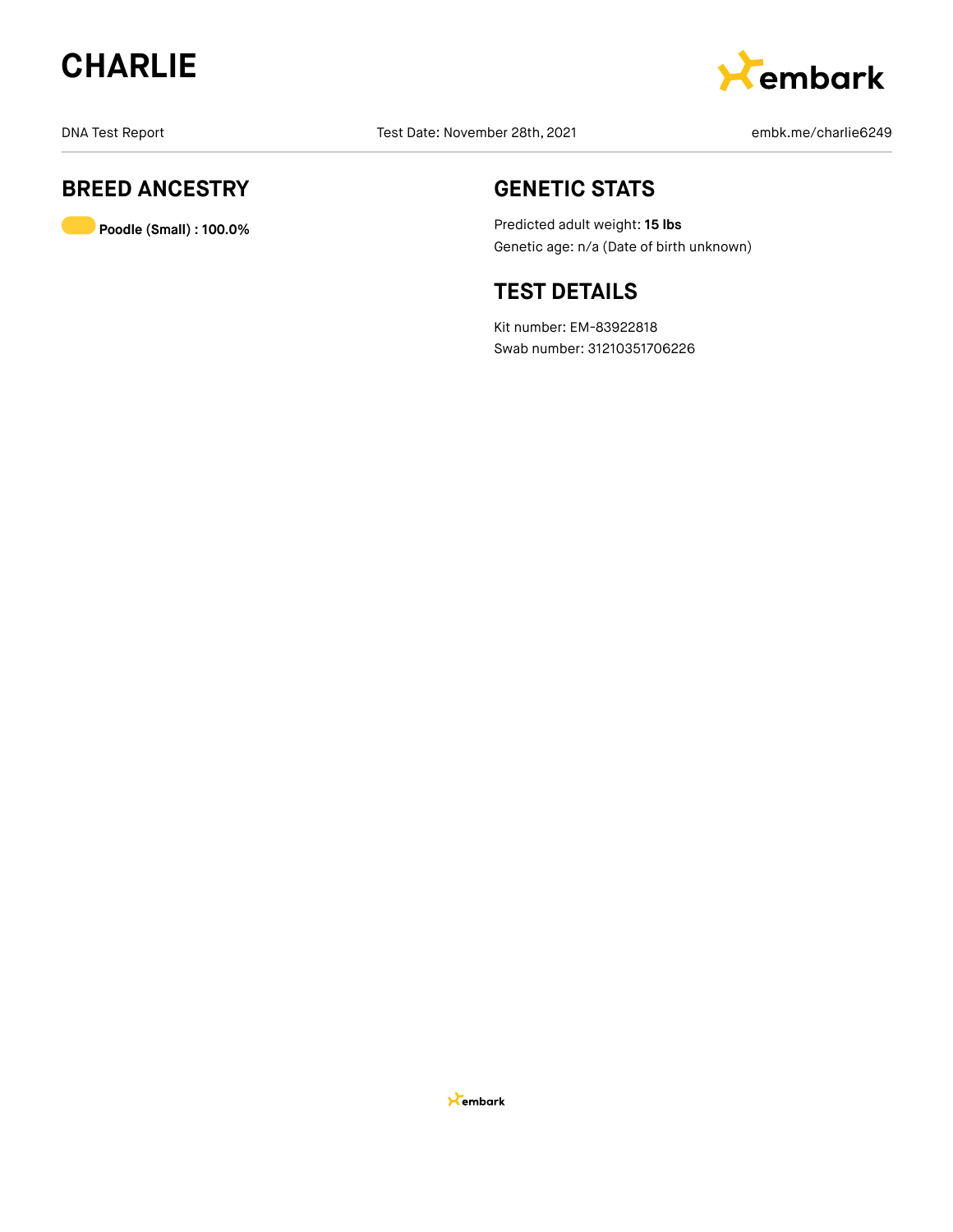

**Alternative Names** Toy Poodle, Miniature Poodle

#### **Fun Fact**

Although Toy Poodles are the most popular dog breed in Japan, Poodles as a group are the eight most popular breed in the US, with miniature poodles being the most common variety.

DNA Test Report Test Date: November 28th, 2021 embk.me/charlie6249

Miniature and toy poodles are varieties of the poodle breed which originated in

create designer dogs like Schnoodles and Maltipoos with low-shedding,

heightened risk of accidents/trauma due to their small size.

Germany in the 15th century.Unlike the larger standard poodle (>15 inches tall), these small poodles were not developed for hunting---except for truffles!---and were generally used as lap dogs and companions. Small poodles are frequently used to

hypoallergenic coats. All poodles are highly intelligent and energetic, and need daily exercise and stimulation. They are overall healthy dogs, although heritable eye disease, epilepsy and allergies are relatively common, and toy poodles also have a

**POODLE (SMALL)**

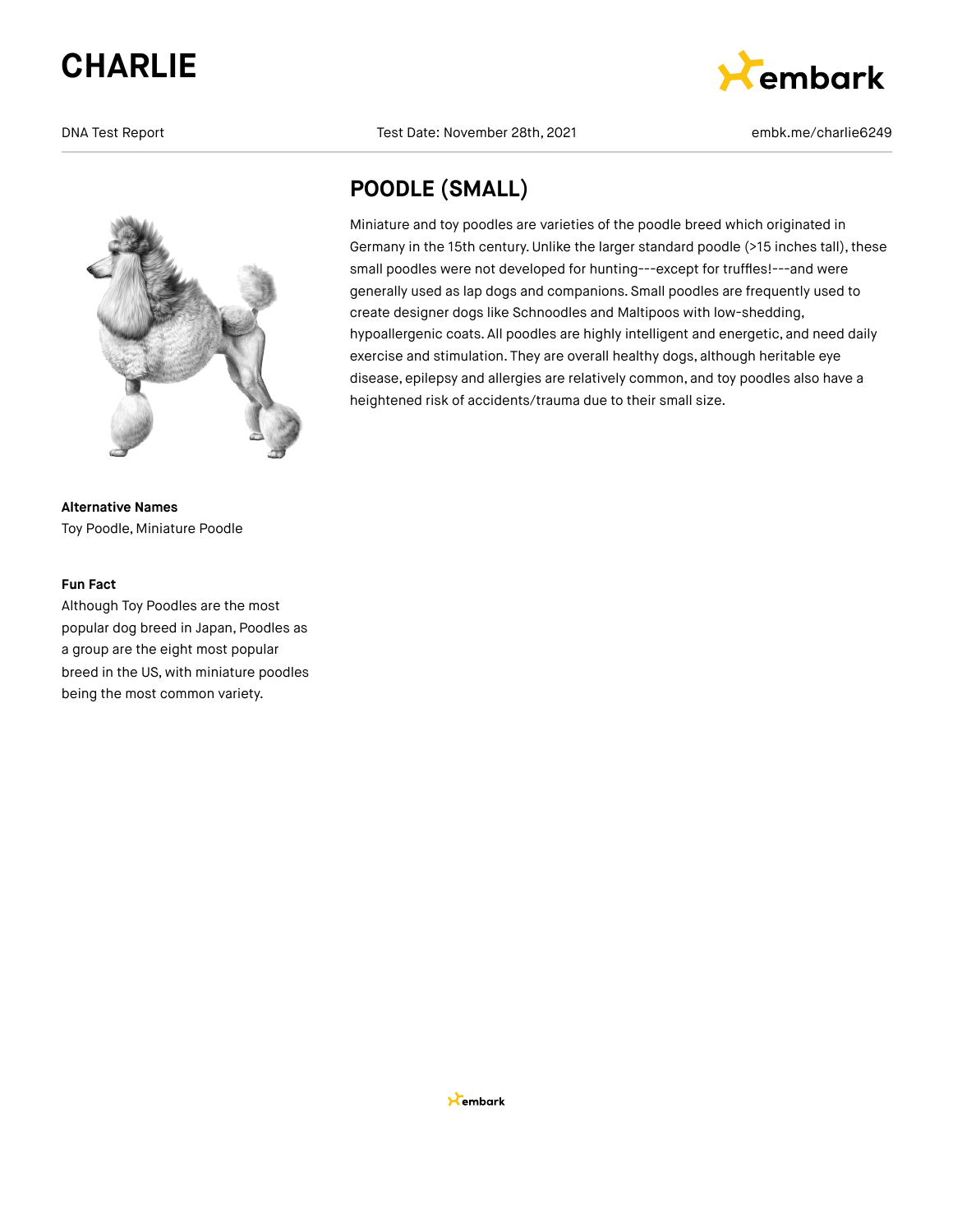



DNA Test Report Test Date: November 28th, 2021 embk.me/charlie6249

## **MATERNAL LINE**



Through Charlie's mitochondrial DNA we can trace his mother's ancestry back to where dogs and people first became friends. This map helps you visualize the routes that his ancestors took to your home. Their story is described below the map.

#### **HAPLOGROUP: B1**

B1 is the second most common maternal lineage in breeds of European or American origin. It is the female line of the majority of Golden Retrievers, Basset Hounds, and Shih Tzus, and about half of Beagles, Pekingese and Toy Poodles. This lineage is also somewhat common among village dogs that carry distinct ancestry from these breeds. We know this is a result of B1 dogs being common amongst the European dogs that their conquering owners brought around the world, because nowhere on earth is it a very common lineage in village dogs. It even enables us to trace the path of (human) colonization: Because most Bichons are B1 and Bichons are popular in Spanish culture, B1 is now fairly common among village dogs in Latin America.

#### **HAPLOTYPE: B81**

Part of the large B1 haplogroup, this haplotype occurs most frequently in Shih Tzus, Chihuahuas, and Poodles.

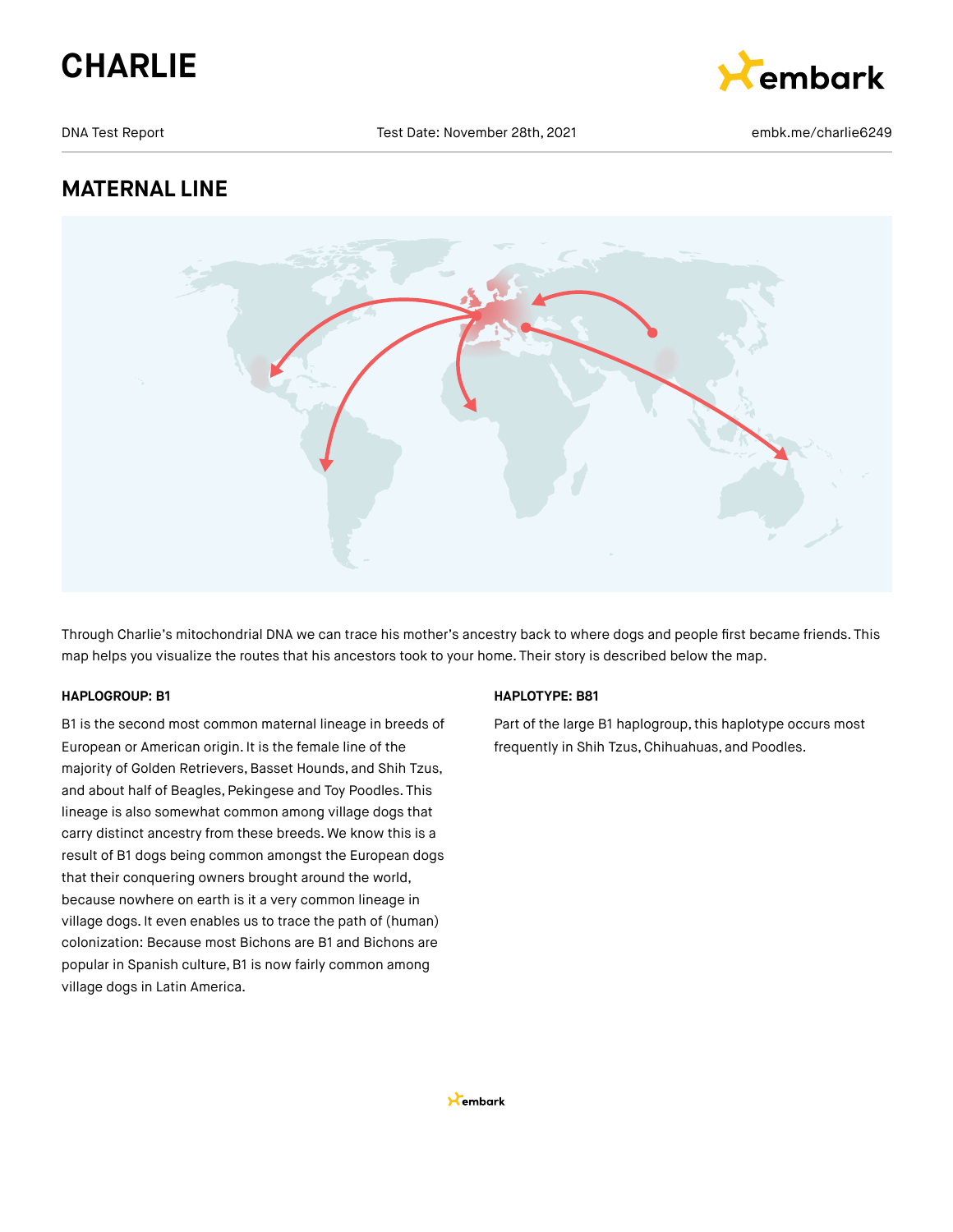



DNA Test Report Test Date: November 28th, 2021 embk.me/charlie6249

## **PATERNAL LINE**



Through Charlie's Y chromosome we can trace his father's ancestry back to where dogs and people first became friends. This map helps you visualize the routes that his ancestors took to your home. Their story is described below the map.

#### **HAPLOGROUP: A1b**

For most of dog history, this haplogroup was probably quite rare. However, a couple hundred years ago it seems to have found its way into a prized male guard dog in Europe who had many offspring, including the ancestors of many European guard breeds such as Doberman Pinchers, St.Bernards, and Great Danes.Despite being rare, many of the most imposing dogs on Earth have it; strangely, so do many Pomeranians! Perhaps this explains why some Poms are so tough, acting like they're ten times their actual size! This lineage is most commonly found in working dogs, in particular guard dogs. With origins in Europe, it spread widely across other regions as Europeans took their dogs across the world.

#### **HAPLOTYPE: Ha.7**

Part of the A1b haplogroup, this haplotype is found in village dogs from Lebanon and Indonesia. Among breeds, it is also found in Miniature Schnauzer and Toy Poodle.

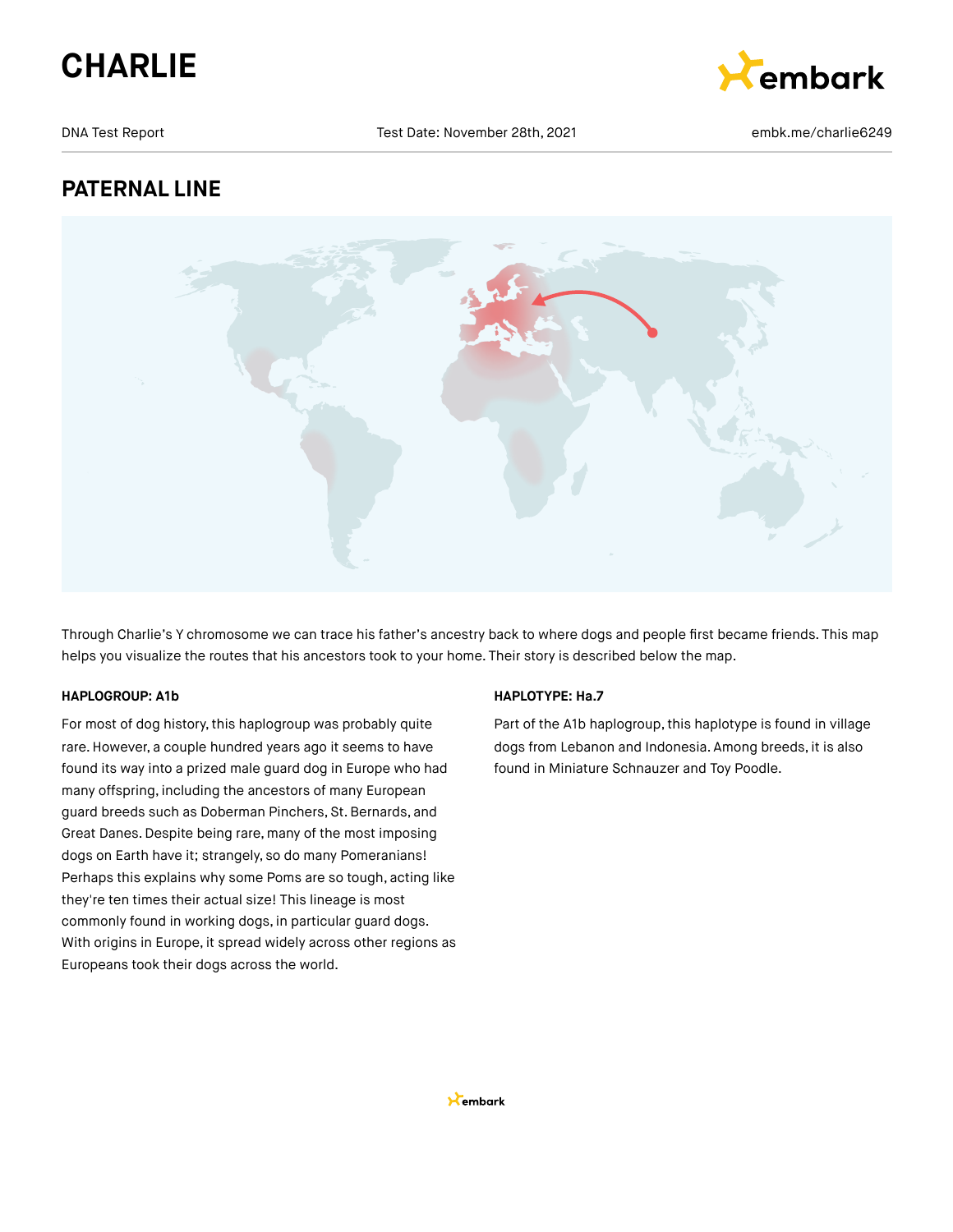



## **TRAITS: COAT COLOR**

**TRAIT RESULT**

#### **E Locus (MC1R)**

The E Locus determines if and where a dog can produce dark (black or brown) hair. Dogs with two copies of the recessive **e** allele do not produce dark hairs at all, and will be "red" over their entire body. The shade of red, which can range from a deep copper to yellow/gold to cream, is dependent on other genetic factors including the Intensity loci. In addition to determining if a dog can develop dark hairs at all, the E Locus can give a dog a black "mask" or "widow's peak," unless the dog has overriding coat color genetic factors. Dogs with one or two copies of the **Em** allele usually have a melanistic mask (dark facial hair as commonly seen in the German Shepherd and Pug).Dogs with no copies of **Em** but one or two copies of the **Eg** allele usually have a melanistic "widow's peak" (dark forehead hair as commonly seen in the Afghan Hound and Borzoi, where it is called either "grizzle" or "domino").

**No dark hairs anywhere (ee)**

#### **K Locus (CBD103)**

The K Locus **K<sup>B</sup>** allele "overrides" the A Locus, meaning that it prevents the A Locus genotype from affecting coat color. For this reason, the **K<sup>B</sup> allele is referred to as the "dominant** black" allele. As a result, dogs with at least one **K<sup>B</sup> allele will usually have solid black** or brown coats (or red/cream coats if they are **ee** at the E Locus) regardless of their genotype at the A Locus, although several other genes could impact the dog's coat and cause other patterns, such as white spotting. Dogs with the k<sup>y</sup>k<sup>y</sup> genotype will show a coat color pattern based on the genotype they have at the A Locus. Dogs who test as  $K^B K^y$  may be brindle rather than black or brown.

**Not expressed** (k<sup>y</sup>k<sup>y</sup>)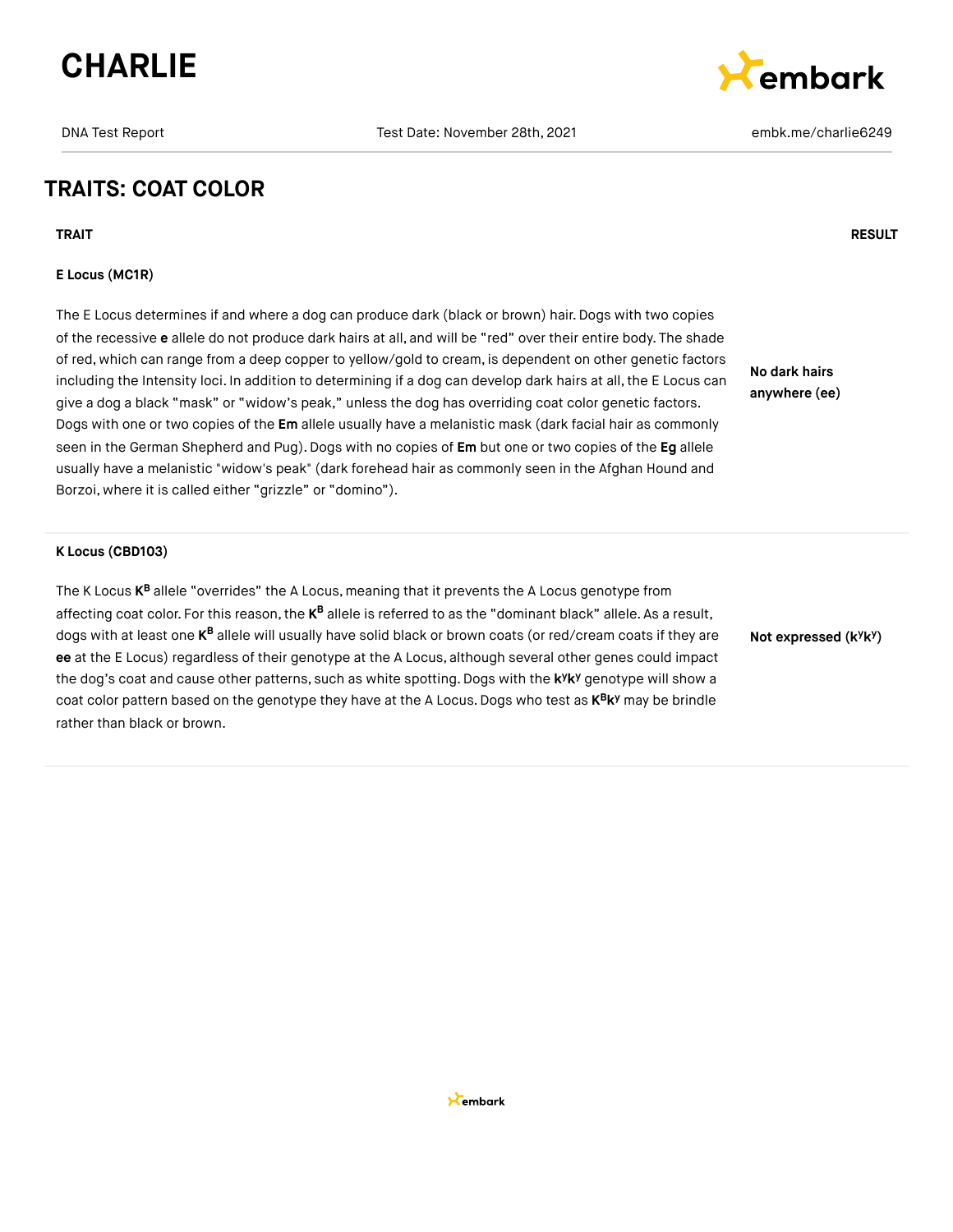



## **TRAITS: COAT COLOR (CONTINUED)**

#### **TRAIT RESULT**

#### **Intensity Loci LINKAGE**

Areas of a dog's coat where dark (black or brown) pigment is not expressed either contain red/yellow pigment, or no pigment at all. Five locations across five chromosomes explain approximately 70% of red pigmentation "intensity" variation across all dogs. Dogs with a result of **Intense Red Pigmentation** will likely have deep red hair like an Irish Setter or "apricot" hair like some Poodles, dogs with a result of **Intermediate Red Pigmentation** will likely have tan or yellow hair like a Soft-Coated Wheaten Terrier, and dogs with **Dilute Red Pigmentation** will likely have cream or white hair like a Samoyed. Because the mutations we test may not directly cause differences in red pigmentation intensity, we consider this to be a linkage test.

**Any pigmented hair likely apricot or red (Intense Red Pigmentation)**

#### **A Locus (ASIP)**

The A Locus controls switching between black and red pigment in hair cells, but it will only be expressed in dogs that are not ee at the E Locus and are k<sup>y</sup>k<sup>y</sup> at the K Locus. Sable (also called "Fawn") dogs have a mostly or entirely red coat with some interspersed black hairs. Agouti (also called "Wolf Sable") dogs have red hairs with black tips, mostly on their head and back.Black and tan dogs are mostly black or brown with lighter patches on their cheeks, eyebrows, chest, and legs. Recessive black dogs have solid-colored black or brown coats.

#### **D Locus (MLPH)**

The D locus result that we report is determined by two different genetic variants that can work together to cause diluted pigmentation. These are the common **d** allele, also known as "**d1**", and a less common allele known as "d2". Dogs with two d alleles, regardless of which variant, will have all black pigment lightened ("diluted") to gray, or brown pigment lightened to lighter brown in their hair, skin, and sometimes eyes. There are many breed-specific names for these dilute colors, such as "blue", "charcoal", "fawn", "silver", and "Isabella".Note that in certain breeds, dilute dogs have a higher incidence of Color Dilution Alopecia. Dogs with one **d** allele will not be dilute, but can pass the **d** allele on to their puppies. To view your dog's **d1** and **d2** test results, click the "SEE DETAILS" link in the upper right hand corner of the "Base Coat Color" section of the Traits page, and then click the "VIEW SUBLOCUS RESULTS" link at the bottom of the page.

**Not expressed (aa)**

**Not expressed (DD)**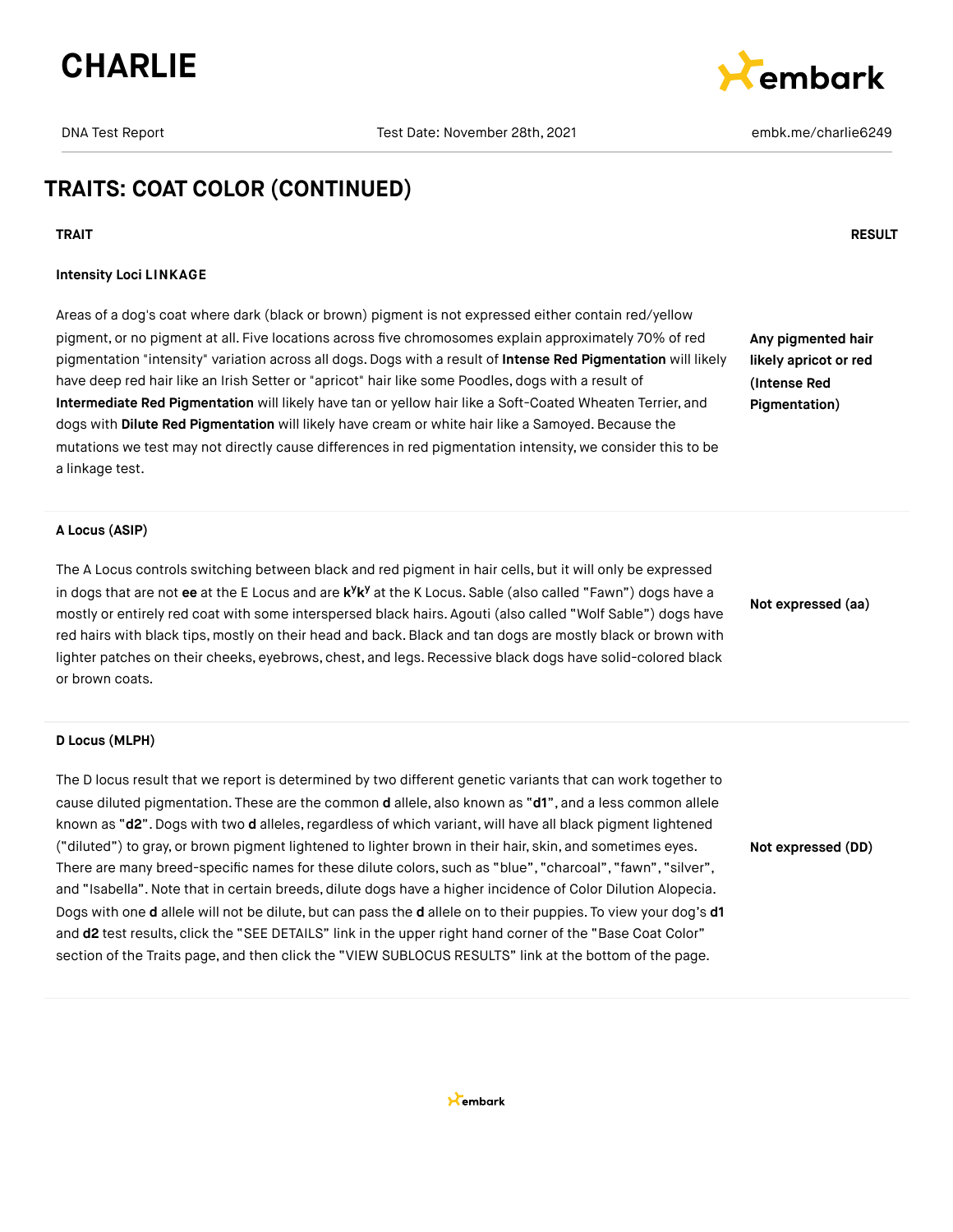



## **TRAITS: COAT COLOR (CONTINUED)**

**TRAIT RESULT**

#### **Cocoa (HPS3)**

Dogs with the **coco** genotype will produce dark brown pigment instead of black in both their hair and skin. Dogs with the **Nco** genotype will produce black pigment, but can pass the **co** allele on to their puppies. Dogs that have the **coco** genotype as well as the **bb** genotype at the B locus are generally a lighter brown than dogs that have the **Bb** or **BB** genotypes at the B locus. **No co alleles, not expressed (NN)**

#### **B Locus (TYRP1)**

Dogs with two copies of the **b** allele produce brown pigment instead of black in both their hair and skin. Dogs with one copy of the **b** allele will produce black pigment, but can pass the **b** allele on to their puppies. E Locus **ee** dogs that carry two **b** alleles will have red or cream coats, but have brown noses, eye rims, and footpads (sometimes referred to as "Dudley Nose" in Labrador Retrievers). "Liver" or "chocolate" is the preferred color term for brown in most breeds; in the Doberman Pinscher it is referred to as "red".

**Likely black colored nose/feet (BB)**

#### **Saddle Tan (RALY)**

The "Saddle Tan" pattern causes the black hairs to recede into a "saddle" shape on the back, leaving a tan face, legs, and belly, as a dog ages. The Saddle Tan pattern is characteristic of breeds like the Corgi, Beagle, and German Shepherd.Dogs that have the **II** genotype at this locus are more likely to be mostly black with tan points on the eyebrows, muzzle, and legs as commonly seen in the Doberman Pinscher and the Rottweiler. This gene modifies the A Locus **a<sup>t</sup>** allele, so dogs that do not express **a<sup>t</sup>** are not influenced by this gene.

**Not expressed (NN)**

#### **S Locus (MITF)**

The S Locus determines white spotting and pigment distribution. MITF controls where pigment is produced, and an insertion in the MITF gene causes a loss of pigment in the coat and skin, resulting in white hair and/or pink skin. Dogs with two copies of this variant will likely have breed-dependent white patterning, with a nearly white, parti, or piebald coat. Dogs with one copy of this variant will have more limited white spotting and may be considered flash, parti or piebald. This MITF variant does not explain all white spotting patterns in dogs and other variants are currently being researched. Some dogs may have small amounts of white on the paws, chest, face, or tail regardless of their S Locus genotype.

**Likely solid colored, but may have small amounts of white (Ssp)**

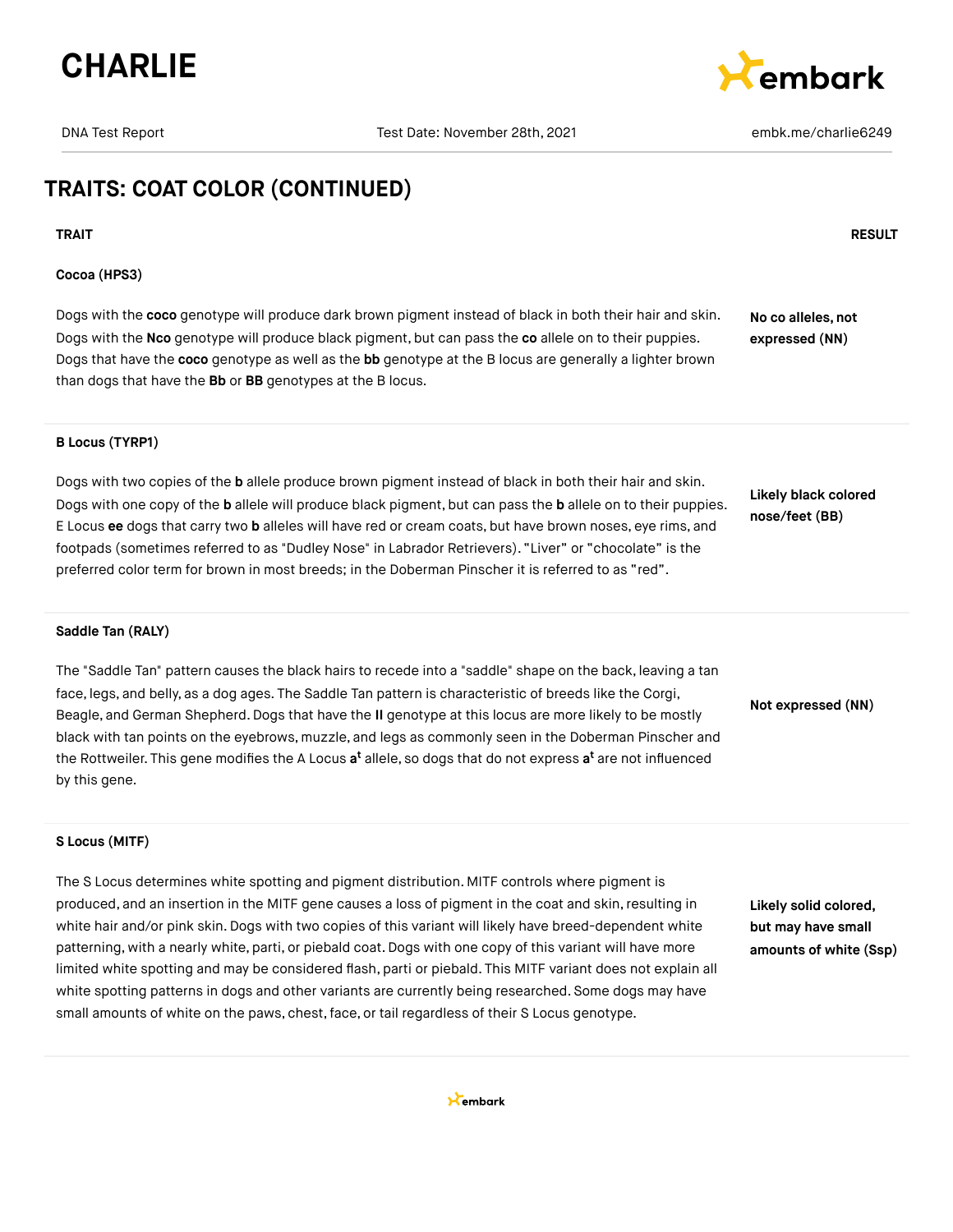

DNA Test Report Test Date: November 28th, 2021 embk.me/charlie6249



**No merle alleles (mm)**

## **TRAITS: COAT COLOR (CONTINUED)**

#### **M Locus (PMEL)**

Merle coat patterning is common to several dog breeds including the Australian Shepherd, Catahoula Leopard Dog, and Shetland Sheepdog, among many others. Merle arises from an unstable SINE insertion (which we term the "M\*" allele) that disrupts activity of the pigmentary gene PMEL, leading to mottled or patchy coat color. Dogs with an M<sup>\*</sup>m result are likely to be phenotypically merle or could be "nonexpressing" merle, meaning that the merle pattern is very subtle or not at all evident in their coat. Dogs with an **M\*M\*** result are likely to be phenotypically merle or double merle. Dogs with an **mm** result have no merle alleles and are unlikely to have a merle coat pattern.

Note that Embark does not currently distinguish between the recently described cryptic, atypical, atypical+, classic, and harlequin merle alleles. Our merle test only detects the presence, but not the length of the SINE insertion. We do not recommend making breeding decisions on this result alone. Please pursue further testing for allelic distinction prior to breeding decisions.

#### **R Locus (USH2A) LINKAGE**

The R Locus regulates the presence or absence of the roan coat color pattern. Partial duplication of the USH2A gene is strongly associated with this coat pattern. Dogs with at least one **R** allele will likely have roaning on otherwise uniformly unpigmented white areas. Roan appears in white areas controlled by the S Locus but not in other white or cream areas created by other loci, such as the E Locus with **ee** along with Dilute Red Pigmentation by I Locus (for example, in Samoyeds). Mechanisms for controlling the extent of roaning are currently unknown, and roaning can appear in a uniform or non-uniform pattern. Further, nonuniform roaning may appear as ticked, and not obviously roan. The roan pattern can appear with or without ticking.

**Likely no impact on coat pattern (rr)**

#### **H Locus (Harlequin)**

This pattern is recognized in Great Danes and causes dogs to have a white coat with patches of darker pigment. A dog with an **Hh** result will be harlequin if they are also **M\*m** or **M\*M\*** at the M Locus and are not **ee** at the E locus.Dogs with a result of **hh** will not be harlequin. This trait is thought to be homozygous lethal; a living dog with an **HH** genotype has never been found.

**No harlequin alleles (hh)**



#### **TRAIT RESULT**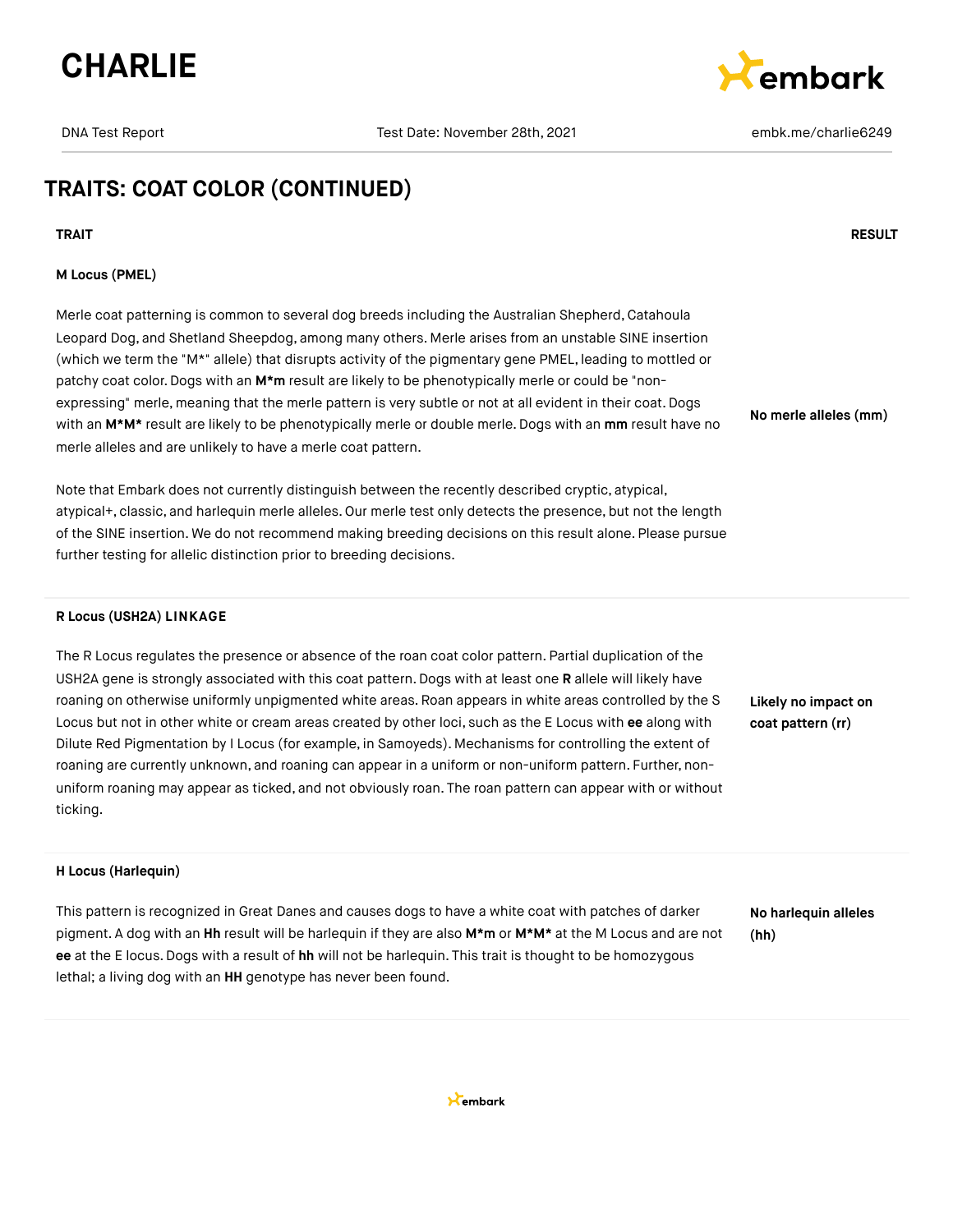



## **TRAITS: OTHER COAT TRAITS**

#### **Furnishings (RSPO2) LINKAGE**

Dogs with one or two copies of the **F** allele have "furnishings": the mustache, beard, and eyebrows characteristic of breeds like the Schnauzer, Scottish Terrier, and Wire Haired Dachshund. A dog with two **I** alleles will not have furnishings, which is sometimes called an "improper coat" in breeds where furnishings are part of the breed standard. The mutation is a genetic insertion which we measure indirectly using a linkage test highly correlated with the insertion. **Likely furnished (mustache, beard, and/or eyebrows) (FF)**

#### **Coat Length (FGF5)**

The FGF5 gene is known to affect hair length in many different species, including cats, dogs, mice, and humans. In dogs,the **T** allele confers a long, silky haircoat as observed in the Yorkshire Terrier and the Long Haired Whippet. The ancestral **G** allele causes a shorter coat as seen in the Boxer or the American Staffordshire Terrier. In certain breeds (such as Corgi), the long haircoat is described as "fluff." **Likely long coat (TT)**

#### **Shedding (MC5R)**

Dogs with at least one copy of the ancestral **C** allele, like many Labradors and German Shepherd Dogs, are heavy or seasonal shedders, while those with two copies of the **T** allele, including many Boxers, Shih Tzus and Chihuahuas,tend to be lighter shedders.Dogs with furnished/wire-haired coats caused by RSPO2 (the furnishings gene) tend to be low shedders regardless of their genotype at this gene. **Likely light shedding (CT)**

#### **Hairlessness (FOXI3) LINKAGE**

A duplication in the FOXI3 gene causes hairlessness over most of the body as well as changes in tooth shape and number. This mutation occurs in Peruvian Inca Orchid, Xoloitzcuintli (Mexican Hairless), and Chinese Crested (other hairless breeds have different mutations). Dogs with the **NDup** genotype are likely to be hairless while dogs with the **NN** genotype are likely to have a normal coat. The **DupDup** genotype has never been observed, suggesting that dogs with that genotype cannot survive to birth. Please note that this is a linkage test, so it may not be as predictive as direct tests of the mutation in some lines.

**Very unlikely to be hairless (NN)**

#### **Hairlessness (SGK3)**

Hairlessness in the American Hairless Terrier arises from a mutation in the SGK3 gene. Dogs with the **ND** genotype are likely to be hairless while dogs with the **NN** genotype are likely to have a normal coat.

**Very unlikely to be hairless (NN)**

#### Kembark

#### **TRAIT RESULT**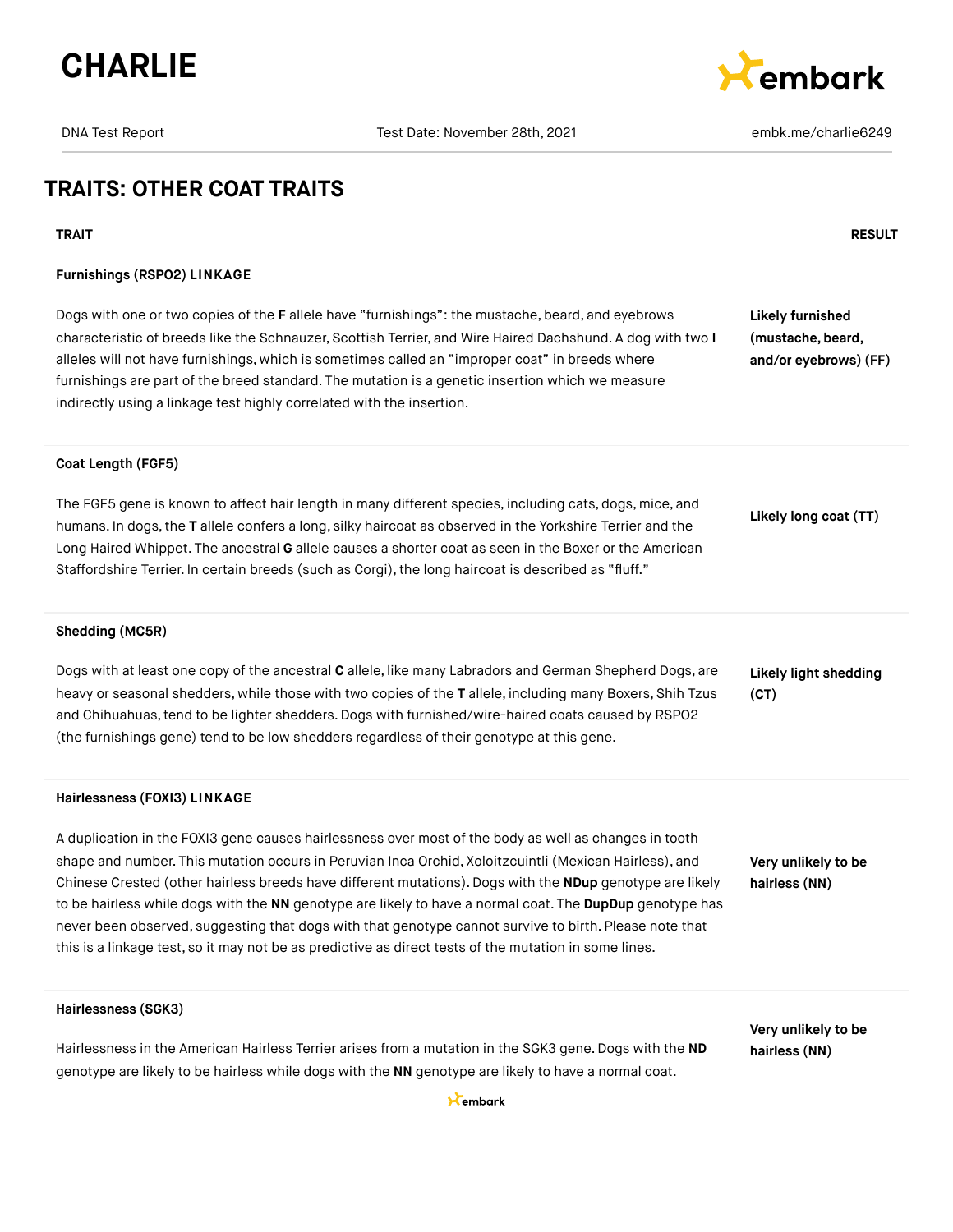



## **TRAITS: OTHER COAT TRAITS (CONTINUED)**

#### **TRAIT RESULT**

## **Oculocutaneous Albinism Type 2 (SLC45A2) LINKAGE**

Dogs with two copies **DD** of this deletion in the SLC45A2 gene have oculocutaneous albinism (OCA), also known as Doberman Z Factor Albinism, a recessive condition characterized by severely reduced or absent pigment in the eyes, skin, and hair. Affected dogs sometimes suffer from vision problems due to lack of eye pigment (which helps direct and absorb ambient light) and are prone to sunburn. Dogs with a single copy of the deletion **ND** will not be affected but can pass the mutation on to their offspring. This particular mutation can be traced back to a single white Doberman Pinscher born in 1976, and it has only been observed in dogs descended from this individual. Please note that this is a linkage test, so it may not be as predictive as direct tests of the mutation in some lines. **Likely not albino (NN)**

#### **Coat Texture (KRT71)**

Dogs with a long coat and at least one copy of the **T** allele have a wavy or curly coat characteristic of Poodles and Bichon Frises. Dogs with two copies of the ancestral **C** allele are likely to have a straight coat, but there are other factors that can cause a curly coat,for example if they at least one **F** allele for the Furnishings (RSPO2) gene then they are likely to have a curly coat. Dogs with short coats may carry one or two copies of the **T** allele but still have straight coats. **Likely curly coat (TT)**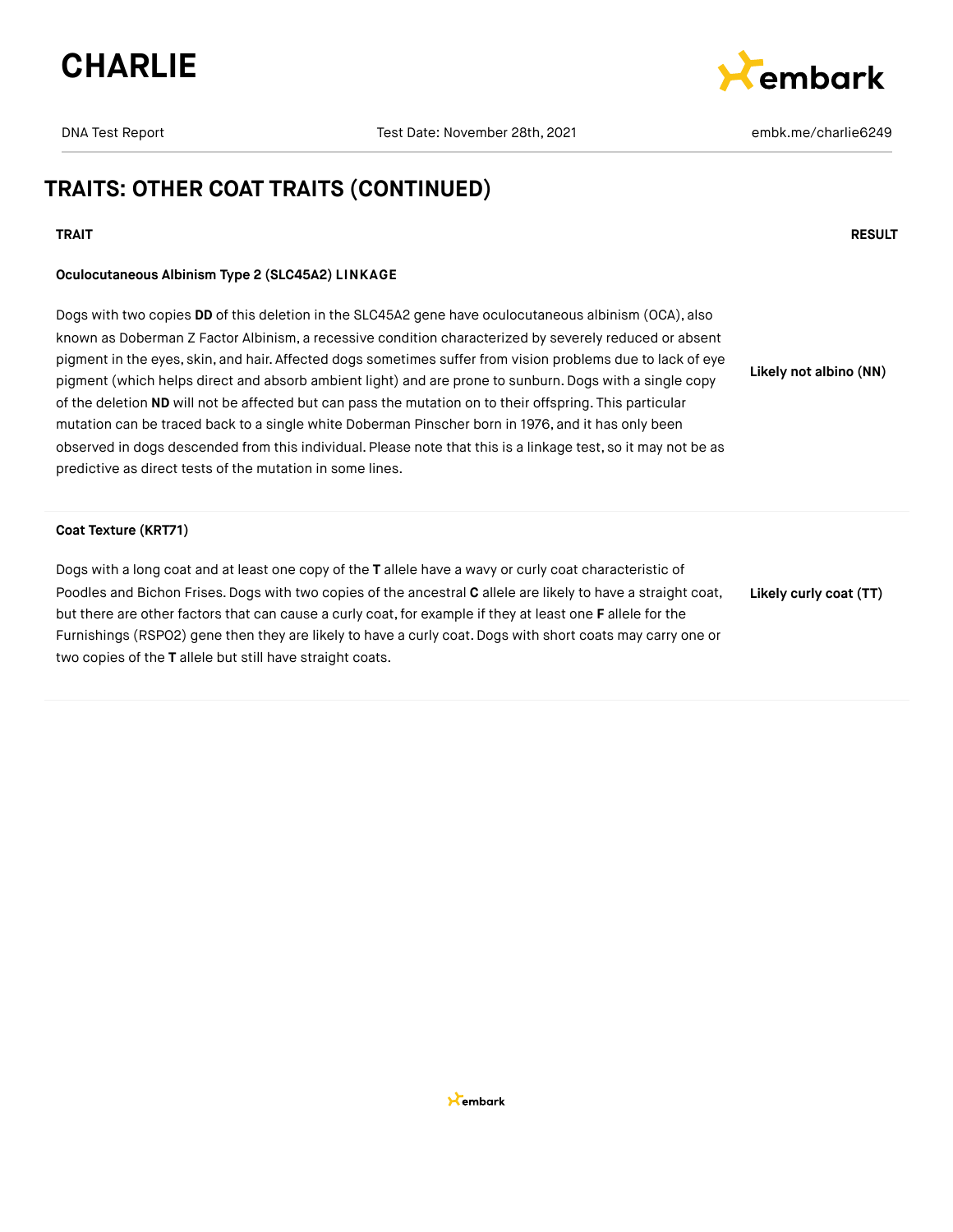



## **TRAITS: OTHER BODY FEATURES**

**TRAIT RESULT**

#### **Muzzle Length (BMP3)**

Dogs in medium-length muzzle (mesocephalic) breeds like Staffordshire Terriers and Labradors, and long muzzle (dolichocephalic) breeds like Whippet and Collie have one, or more commonly two, copies of the ancestral **C** allele.Dogs in many short-length muzzle (brachycephalic) breeds such as the English Bulldog, Pug, and Pekingese have two copies of the derived **A** allele. At least five different genes affect muzzle length in dogs, with BMP3 being the only one with a known causal mutation. For example, the skull shape of some breeds, including the dolichocephalic Scottish Terrier or the brachycephalic Japanese Chin, appear to be caused by other genes. Thus, dogs may have short or long muzzles due to other genetic factors that are not yet known to science.

**Likely medium or long muzzle (AC)**

#### **Tail Length (T)**

Whereas most dogs have two **C** alleles and a long tail, dogs with one **G** allele are likely to have a bobtail, which is an unusually short or absent tail. This mutation causes natural bobtail in many breeds including the Pembroke Welsh Corgi, the Australian Shepherd, and the Brittany Spaniel. Dogs with GG genotypes have not been observed, suggesting that dogs with the **GG** genotype do not survive to birth. Please note that this mutation does not explain every natural bobtail! While certain lineages of Boston Terrier, English Bulldog,Rottweiler, Miniature Schnauzer, Cavalier King Charles Spaniel, and Parson Russell Terrier, and Dobermans are born with a natural bobtail, these breeds do not have this mutation. This suggests that other unknown genetic mutations can also lead to a natural bobtail.

#### **Hind Dewclaws (LMBR1)**

Common in certain breeds such as the Saint Bernard, hind dewclaws are extra, nonfunctional digits located midway between a dog's paw and hock. Dogs with at least one copy of the **T** allele have about a 50% chance of having hind dewclaws.Note that other (currently unknown to science) mutations can also cause hind dewclaws, so some **CC** or **TC** dogs will have hind dewclaws.

**Likely normal-length tail (CC)**

**Unlikely to have hind dew claws (CC)**

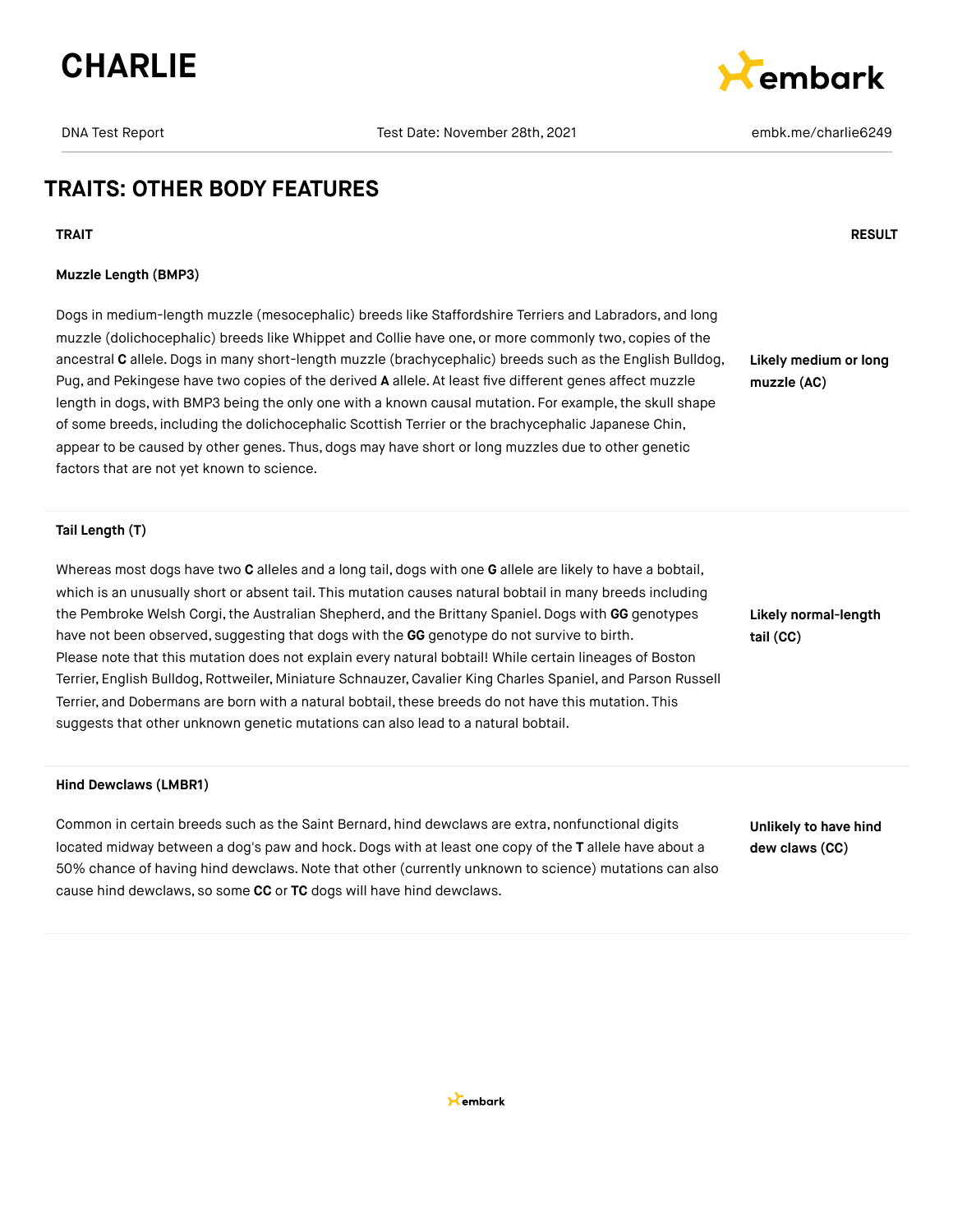



## **TRAITS: OTHER BODY FEATURES (CONTINUED)**

#### **TRAIT RESULT**

#### **Blue Eye Color (ALX4) LINKAGE**

Embark researchers discovered this large duplication associated with blue eyes in Arctic breeds like Siberian Husky as well as tri-colored (non-merle) Australian Shepherds. Dogs with at least one copy of the duplication (**Dup**) are more likely to have at least one blue eye. Some dogs with the duplication may have only one blue eye (complete heterochromia) or may not have blue eyes at all; nevertheless,they can still pass the duplication and the trait to their offspring.**NN** dogs do not carry this duplication, but may have blue eyes due to other factors, such as merle. Please note that this is a linkage test, so it may not be as predictive as direct tests of the mutation in some lines.

**Less likely to have blue eyes (NN)**

#### **Back Muscling & Bulk, Large Breed (ACSL4)**

The **T** allele is associated with heavy muscling along the back and trunk in characteristically "bulky" largebreed dogs including the Saint Bernard, Bernese Mountain Dog, Greater Swiss Mountain Dog, and Rottweiler. The "bulky" **T** allele is absent from leaner shaped large breed dogs like the Great Dane, Irish Wolfhound, and Scottish Deerhound, which are fixed for the ancestral **C** allele.Note that this mutation does not seem to affect muscling in small or even mid-sized dog breeds with notable back muscling, including the American Staffordshire Terrier, Boston Terrier, and the English Bulldog.

**Likely normal muscling (CC)**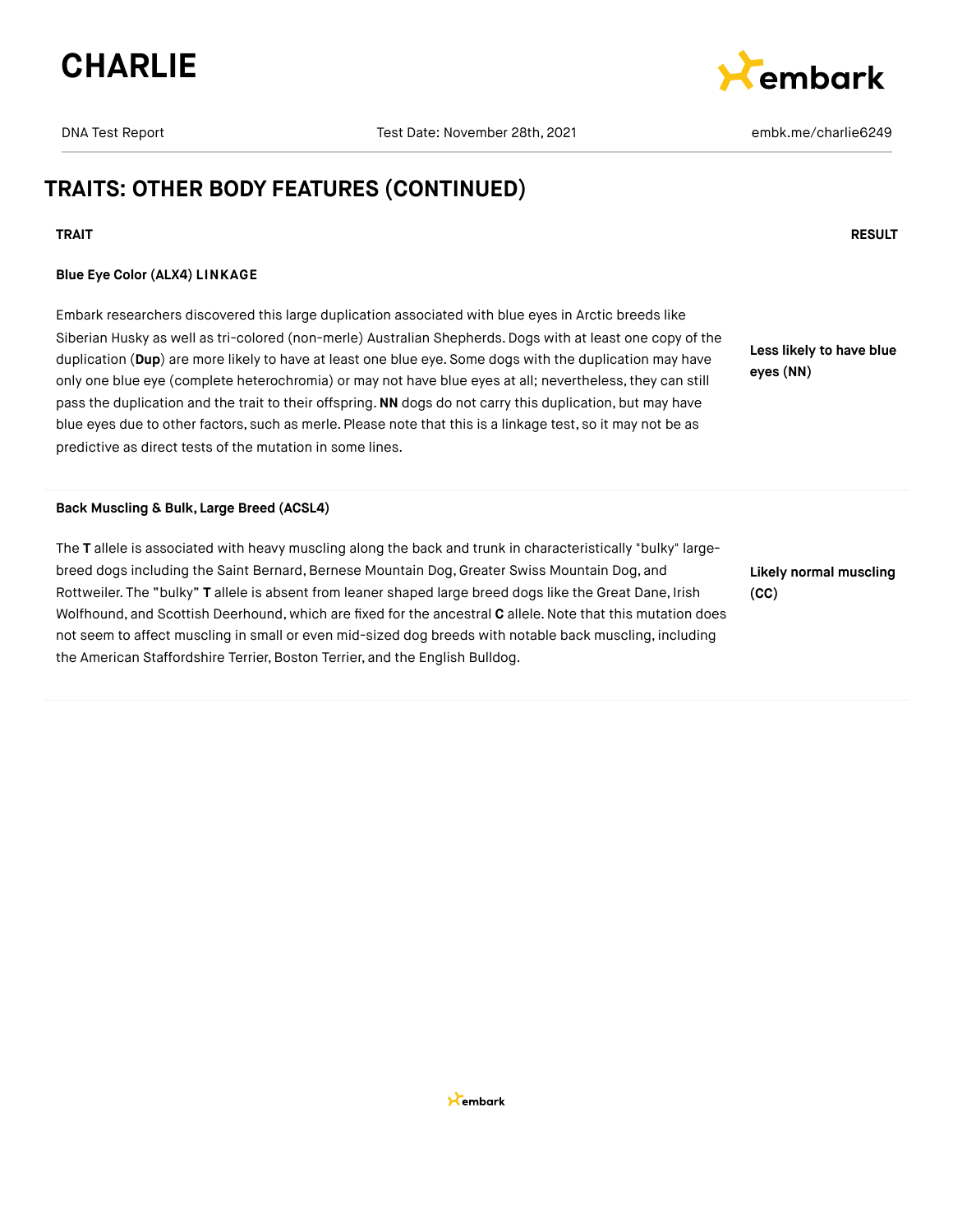



| <b>DNA Test Report</b>                             | Test Date: November 28th, 2021 | embk.me/charlie6249 |
|----------------------------------------------------|--------------------------------|---------------------|
| <b>TRAITS: BODY SIZE</b>                           |                                |                     |
| <b>TRAIT</b>                                       |                                | <b>RESULT</b>       |
| <b>Body Size (IGF1)</b>                            |                                | Smaller (II)        |
| The I allele is associated with smaller body size. |                                |                     |
| <b>Body Size (IGFR1)</b>                           |                                | Intermediate (GA)   |
| The A allele is associated with smaller body size. |                                |                     |
| Body Size (STC2)                                   |                                | Intermediate (TA)   |
| The A allele is associated with smaller body size. |                                |                     |
| Body Size (GHR - E191K)                            |                                | Smaller (AA)        |
| The A allele is associated with smaller body size. |                                |                     |
| Body Size (GHR - P177L)                            |                                | Larger (CC)         |
| The T allele is associated with smaller body size. |                                |                     |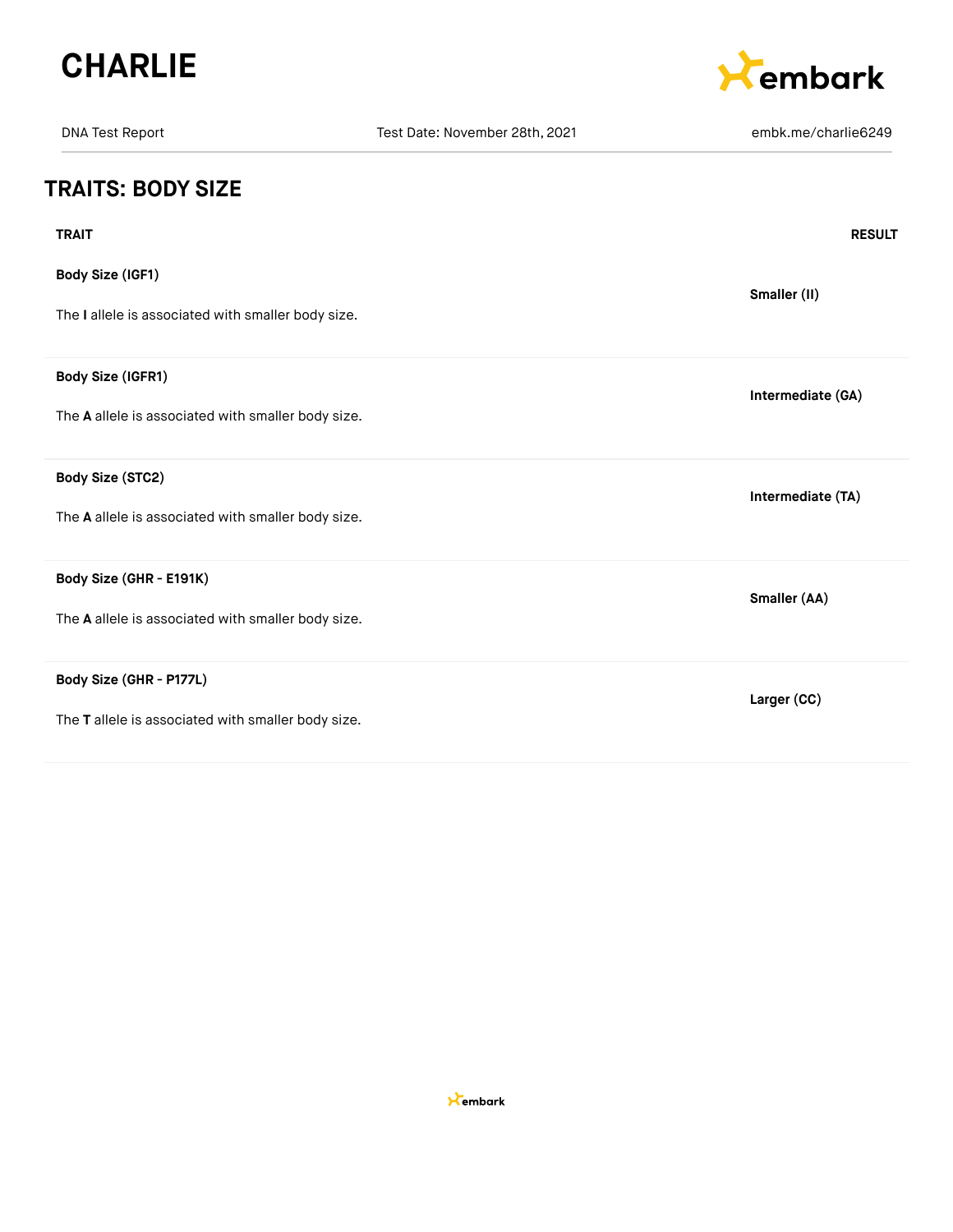



## **TRAITS: PERFORMANCE**

**TRAIT RESULT**

#### **Altitude Adaptation (EPAS1)**

This mutation causes dogs to be especially tolerant of low oxygen environments (hypoxia), such as those found at high elevations.Dogs with at least one **A** allele are less susceptible to "altitude sickness." This mutation was originally identified in breeds from high altitude areas such as the Tibetan Mastiff. **Normal altitude tolerance (GG)**

#### **Appetite (POMC) LINKAGE**

This mutation in the POMC gene is found primarily in Labrador and Flat Coated Retrievers.Compared to dogs with no copies of the mutation (**NN**), dogs with one (**ND**) or two (**DD**) copies of the mutation are more likely to have high food motivation, which can cause them to eat excessively, have higher body fat percentage, and be more prone to obesity. Read more about the genetics of POMC, and learn how you can contribute to research, in our blog post [\(https://embarkvet.com/resources/blog/pomc-dogs/\).](https://embarkvet.com/resources/blog/pomc-dogs/) We measure this result using a linkage test. **Normal food motivation (NN)**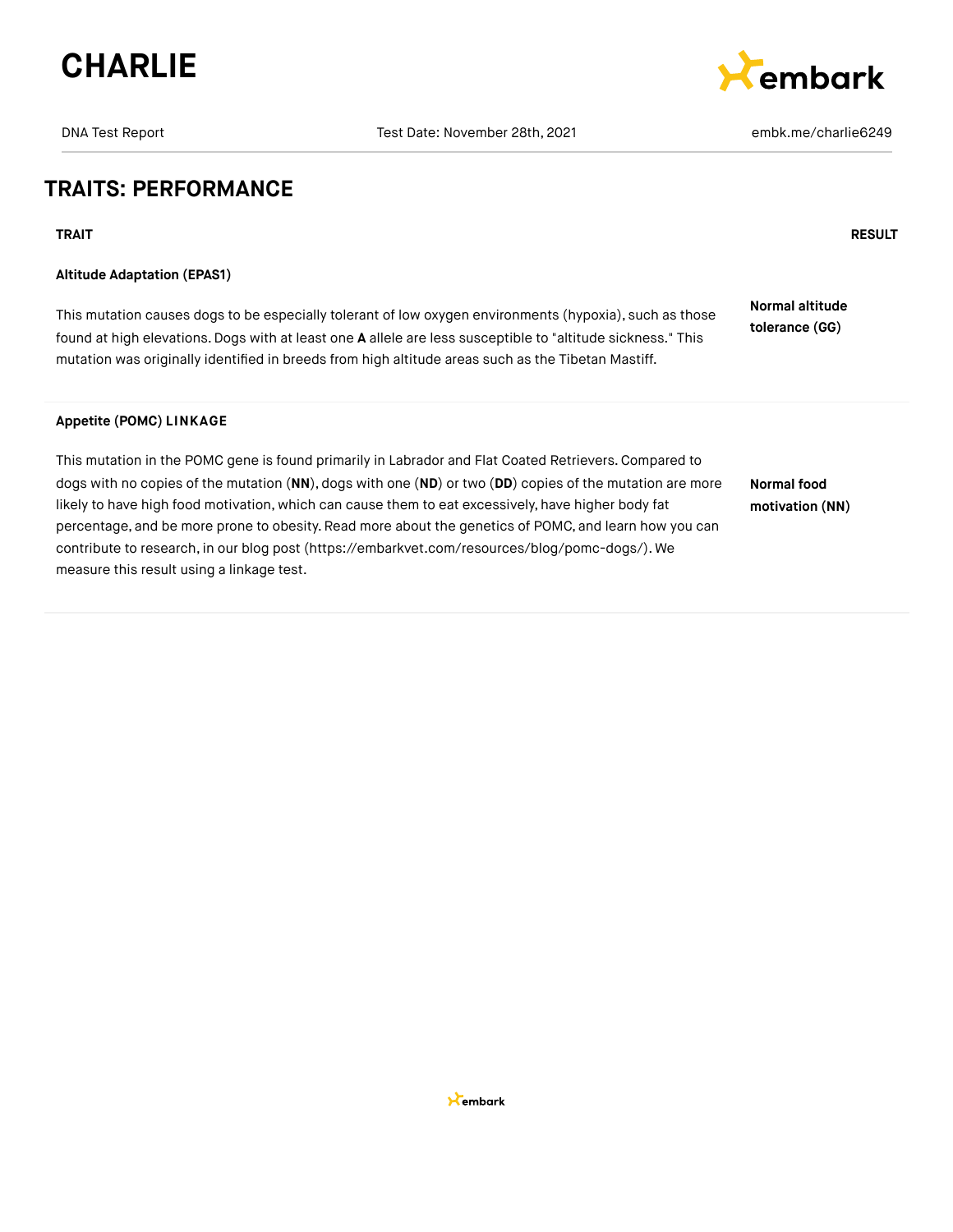# **CHARLIE**



DNA Test Report Test Date: November 28th, 2021 embk.me/charlie6249

## **CLINICAL TOOLS**

These clinical genetic tools can inform clinical decisions and diagnoses. These tools do not predict increased risk for disease.

## **Alanine Aminotransferase Activity (GPT)**

Charlie's baseline ALT level may be Low Normal  $\mathbf O$ 

#### **Why is this important to your vet?**

Charlie has one copy of a variant associated with reduced ALT activity as measured on veterinary blood chemistry panels. Please inform your veterinarian that Charlie has this genotype, as ALT is often used as an indicator of liver health and Charlie is likely to have a lower than average resting ALT activity. As such, an increase in Charlie's ALT activity could be evidence of liver damage, even if it is within normal limits by standard ALT reference ranges.

#### **What is Alanine Aminotransferase Activity?**

Alanine aminotransferase (ALT) is a clinical tool that can be used by veterinarians to better monitor liver health. This result is not associated with liver disease. ALT is one of several values veterinarians measure on routine blood work to evaluate the liver. It is a naturally occurring enzyme located in liver cells that helps break down protein. When the liver is damaged or inflamed, ALT is released into the bloodstream.

#### **How vets diagnose this condition**

Genetic testing is the only way to provide your veterinarian with this clinical tool.

#### **How this condition is treated**

Veterinarians may recommend blood work to establish a baseline ALT value for healthy dogs with one or two copies of this variant.

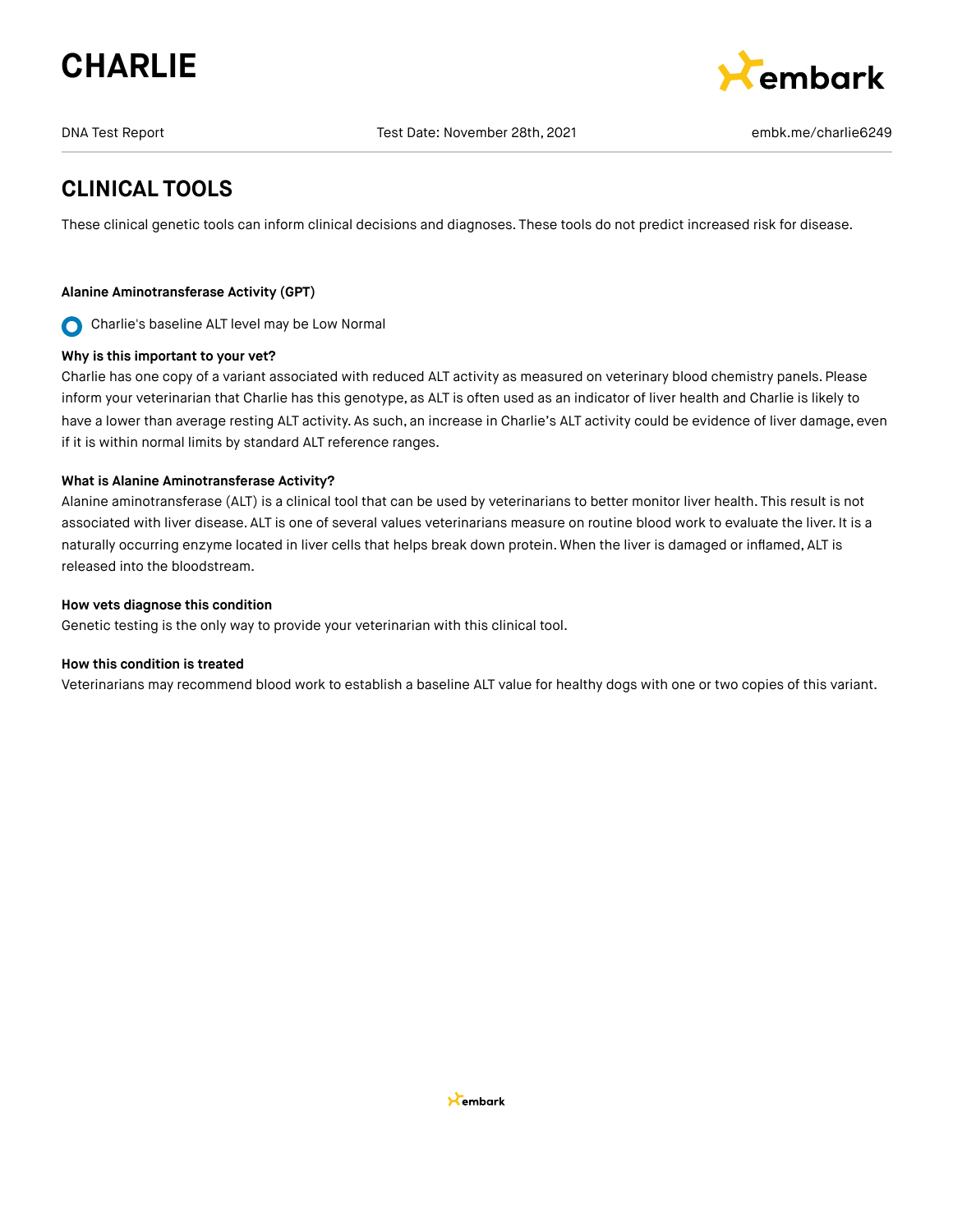

embark

DNA Test Report Test Date: November 28th, 2021 embk.me/charlie6249

**HEALTH REPORT**

#### **How to interpret Charlie's genetic health results:**

If Charlie inherited any of the variants that we tested, they will be listed at the top of the Health Report section, along with a description of how to interpret this result. We also include all of the variants that we tested Charlie for that we did not detect the risk variant for.

#### **A genetic test is not a diagnosis**

This genetic test does not diagnose a disease. Please talk to your vet about your dog's genetic results, or if you think that your pet may have a health condition or disease.

| $\sqrt{2}$ | Charlie is at increased risk for one genetic health condition.           |  |
|------------|--------------------------------------------------------------------------|--|
|            | Chondrodystrophy and Intervertebral Disc Disease, CDDY/IVDD, Type I IVDD |  |
|            |                                                                          |  |

| <b>Breed-Relevant Genetic Conditions</b> | 5 variants not detected   |
|------------------------------------------|---------------------------|
| Additional Genetic Conditions            | 213 variants not detected |

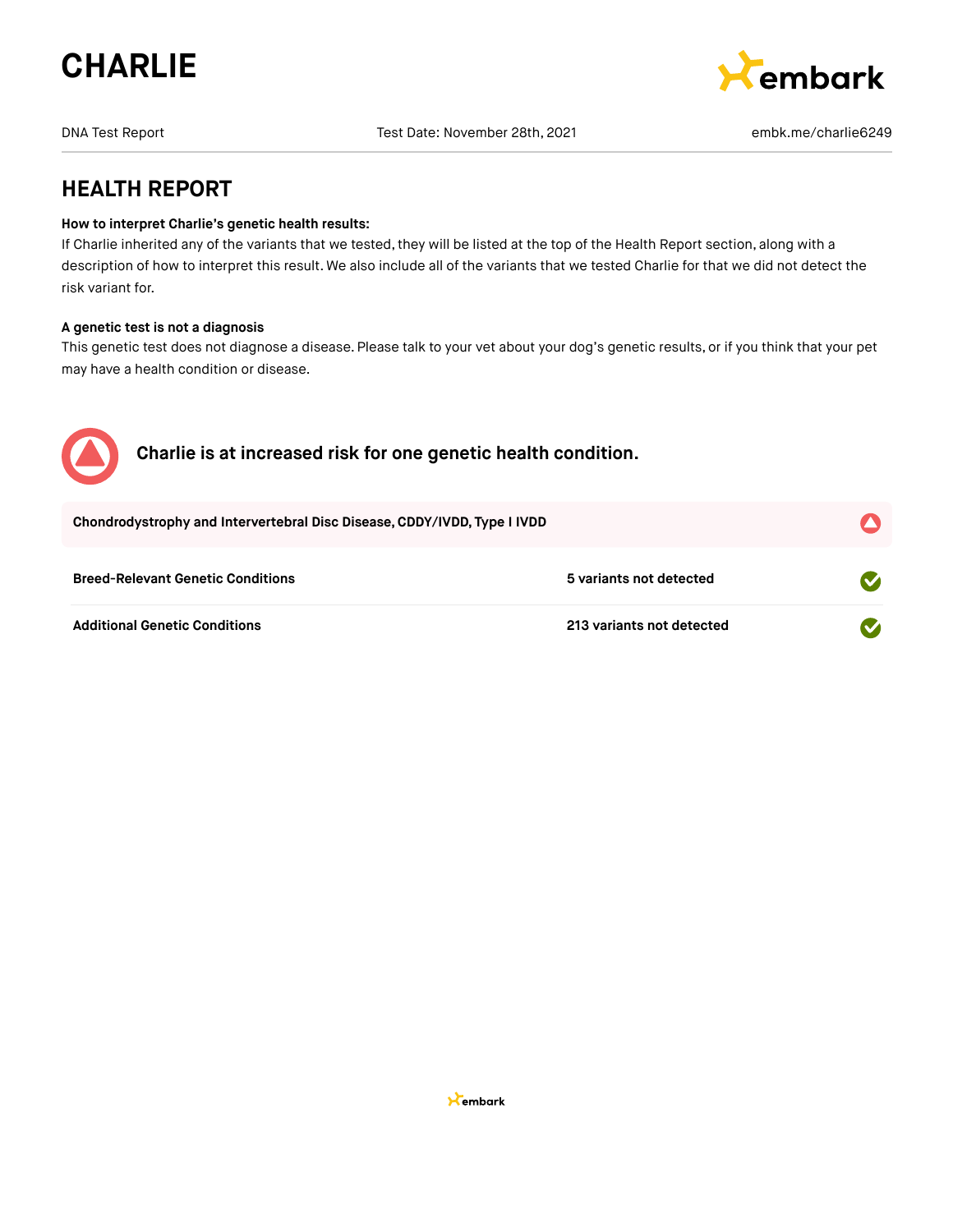

DNA Test Report Test Date: November 28th, 2021 embk.me/charlie6249



## **HEALTH REPORT**

#### **Chondrodystrophy and Intervertebral Disc Disease,CDDY/IVDD, Type I IVDD (FGF4 retrogene - CFA12)**

Charlie inherited one copy of the variant we tested Charlie is at increased risk for Type I IVDD ╱╲

#### **How to interpret this result**

Charlie has one copy of an FGF4 retrogene on chromosome 12. In some breeds such as Beagles, Cocker Spaniels, and Dachshunds (among others) this variant is found in nearly all dogs. While those breeds are known to have an elevated risk of IVDD, many dogs in those breeds never develop IVDD. For mixed breed dogs and purebreds of other breeds where this variant is not as common, risk for Type I IVDD is greater for individuals with this variant than for similar dogs.

#### **What is Chondrodystrophy and Intervertebral Disc Disease,CDDY/IVDD, Type I IVDD?**

Type I Intervertebral Disc Disease (IVDD) is a back/spine issue that refers to a health condition affecting the discs that act as cushions between vertebrae. With Type I IVDD, affected dogs can have a disc event where it ruptures or herniates towards the spinal cord. This pressure on the spinal cord causes neurologic signs which can range from a wobbly gait to impairment of movement.Chondrodystrophy (CDDY) refers to the relative proportion between a dog's legs and body, wherein the legs are shorter and the body longer. There are multiple different variants that can cause a markedly chondrodystrophic appearance as observed in Dachshunds and Corgis.However,this particular variant is the only one known to also increase the risk for IVDD.

#### **When signs & symptoms develop in affected dogs**

Signs of CDDY are recognized in puppies as it affects body shape. IVDD is usually first recognized in adult dogs, with breed specific differences in age of onset.

#### **Signs & symptoms**

Research indicates that dogs with one or two copies of this variant have a similar risk of developing IVDD. However, there are some breeds (e.g.Beagles and Cocker Spaniels, among others) where this variant has been passed down to nearly all dogs of the breed and most do not show overt clinical signs of the disorder. This suggests that there are other genetic and environmental factors (such as weight, mobility, and family history) that contribute to an individual dog's risk of developing clinical IVDD. Signs of IVDD include neck or back pain, a change in your dog's walking pattern (including dragging of the hind limbs), and paralysis. These signs can be mild to severe, and if your dog starts exhibiting these signs, you should schedule an appointment with your veterinarian for a diagnosis.

#### **How vets diagnose this condition**

For CDDY, dogs with one copy of this variant may have mild proportional differences in their leg length. Dogs with two copies of this variant will often have visually longer bodies and shorter legs. For IVDD, a neurological exam will be performed on any dog showing suspicious signs. Based on the result of this exam, radiographs to detect the presence of calcified discs or advanced imaging (MRI/CT) to detect a disc rupture may be recommended.

## **How this condition is treated**

IVDD is treated differently based on the severity of the disease. Mild cases often respond to medical management which includes cage rest and pain management, while severe cases are often treated with surgical intervention. Both conservative and surgical treatment should be followed up with rehabilitation and physical therapy.

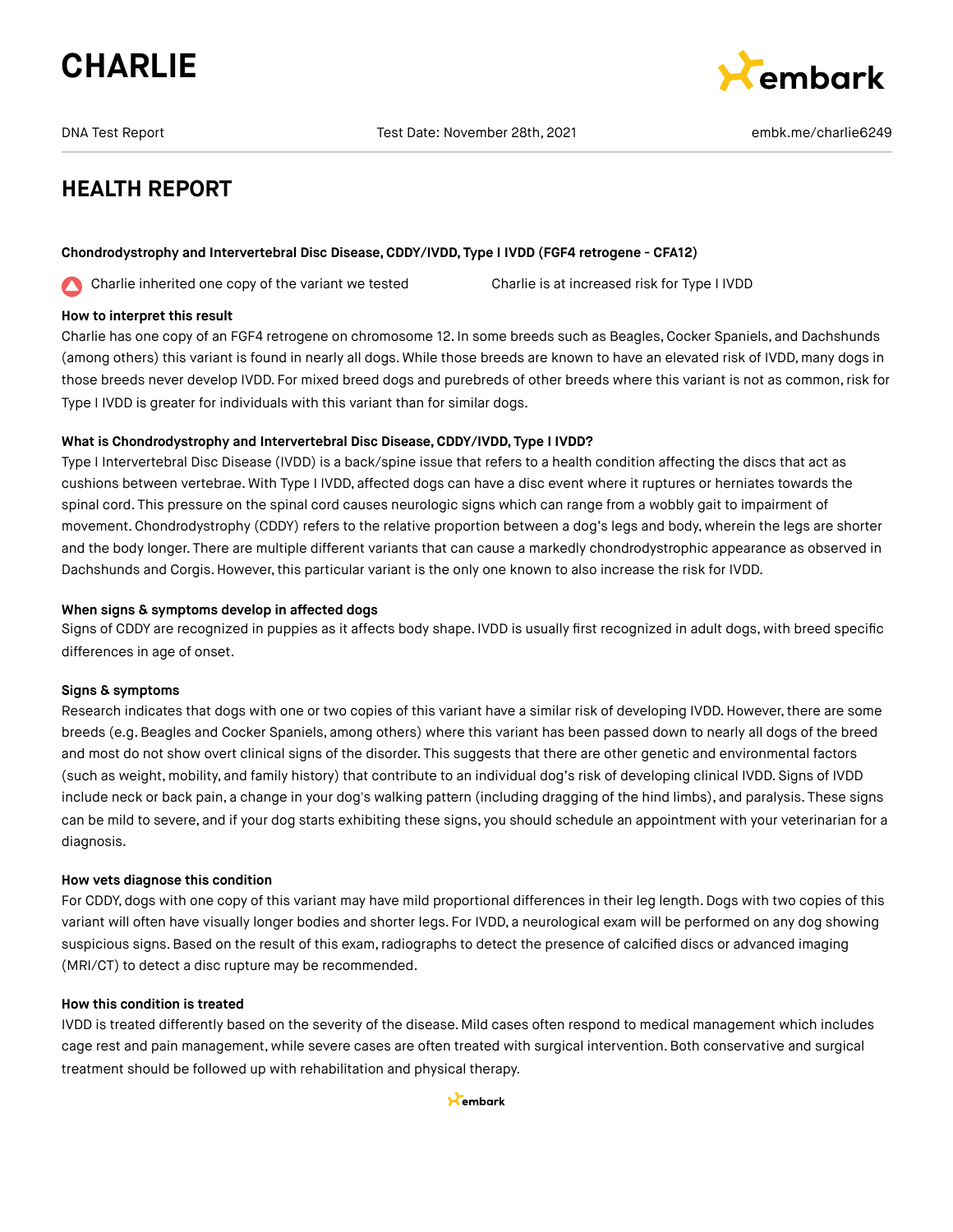



DNA Test Report Test Date: November 28th, 2021 https://www.me/charlie6249

## **BREED-RELEVANT CONDITIONS TESTED**



**Charlie did not have the variants that we tested for, that are relevant to his breed:**

- **Von Willebrand Disease Type I, Type I vWD (VWF)**
- **Progressive Retinal Atrophy, prcd (PRCD Exon 1)**  $\blacktriangledown$
- **GM2 Gangliosidosis (HEXB, Poodle Variant)**  $\bullet$
- **Neonatal Encephalopathy with Seizures, NEWS (ATF2)**  $\bullet$
- **Osteochondrodysplasia, Skeletal Dwarfism (SLC13A1, Poodle Variant)**  $\bullet$

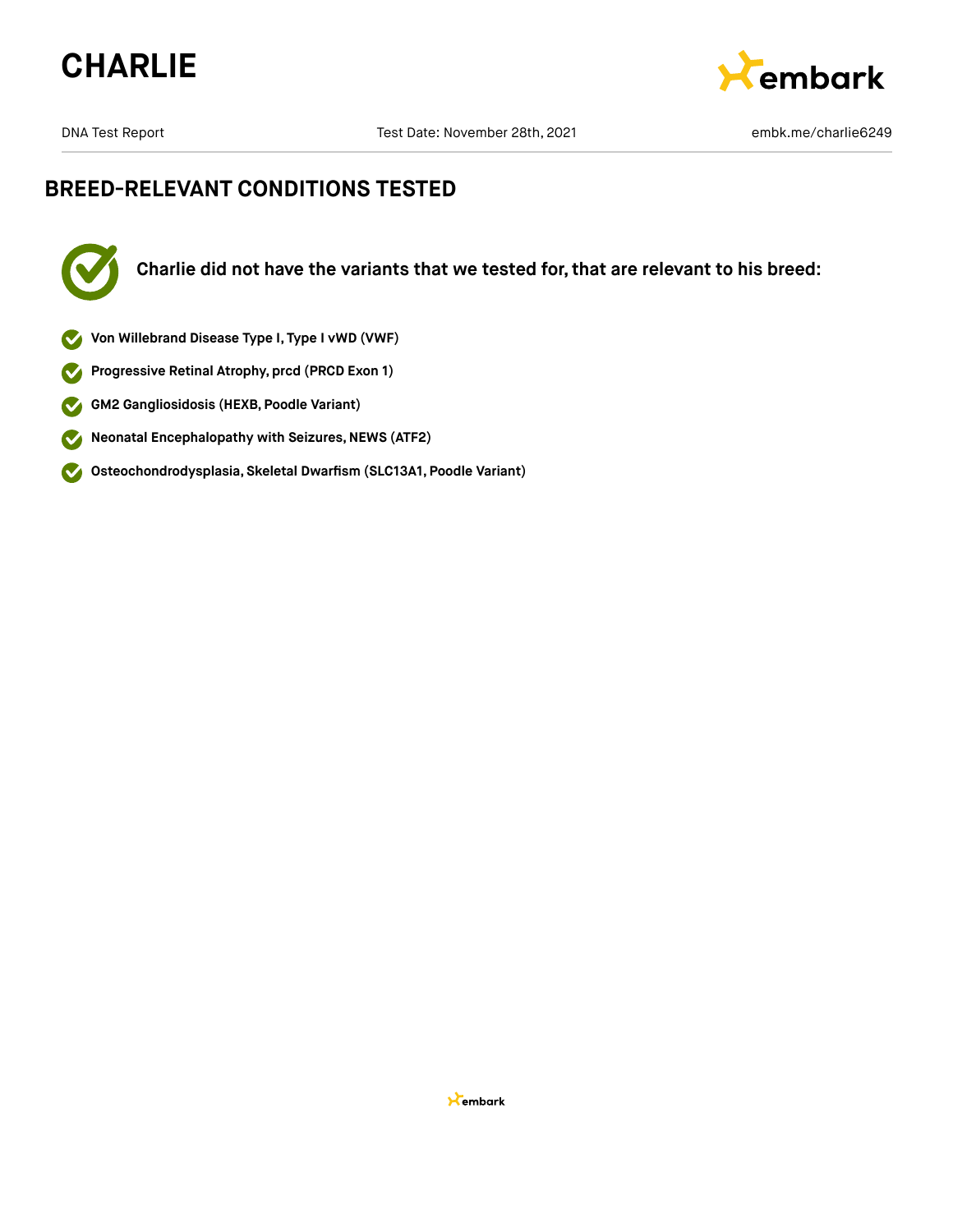





**Charlie did not have the variants that we tested for, in the following conditions that the potential effect on dogs with Charlie's breed may not yet be known.**

- **MDR1 Drug Sensitivity (ABCB1)**
- **P2Y12 Receptor Platelet Disorder (P2Y12)**
- **Factor IX Deficiency, Hemophilia B (F9 Exon 7, Terrier Variant)**
- **Factor IX Deficiency, Hemophilia B (F9 Exon 7, Rhodesian Ridgeback Variant)**
- **Factor VII Deficiency (F7 Exon 5)**
- **Factor VIII Deficiency, Hemophilia A (F8 Exon 10, Boxer Variant)**
- **Factor VIII Deficiency,Hemophilia A (F8 Exon 11,German Shepherd Variant 1)**
- **Factor VIII Deficiency,Hemophilia A (F8 Exon 1, German Shepherd Variant 2)**
- **Thrombopathia (RASGRP1 Exon 5,Basset Hound Variant)**
- **Thrombopathia (RASGRP1 Exon 8, Landseer Variant)**
- **Thrombopathia (RASGRP1 Exon 5, American Eskimo Dog Variant)**
- **Von Willebrand Disease Type III, Type III vWD (VWF Exon 4, Terrier Variant)**
- **Von Willebrand Disease Type III, Type III vWD (VWF Exon 7, Shetland Sheepdog Variant)**
- **Von Willebrand Disease Type II, Type II vWD (VWF, Pointer Variant)**
- **Canine Leukocyte Adhesion Deficiency Type I,CLAD I (ITGB2, Setter Variant)**
- **Canine Leukocyte Adhesion Deficiency Type III, CLAD III (FERMT3,German Shepherd Variant)**
- **Congenital Macrothrombocytopenia (TUBB1 Exon 1, Cairn and Norfolk Terrier Variant)**
- **Canine Elliptocytosis (SPTB Exon 30)**
- **Glanzmann's Thrombasthenia Type I (ITGA2B Exon 13,Great Pyrenees Variant)**
- **Glanzmann's Thrombasthenia Type I (ITGA2B Exon 12,Otterhound Variant)**
- **May-Hegglin Anomaly (MYH9)**
- **Prekallikrein Deficiency (KLKB1 Exon 8)**
- **Pyruvate Kinase Deficiency (PKLR Exon 5,Basenji Variant)**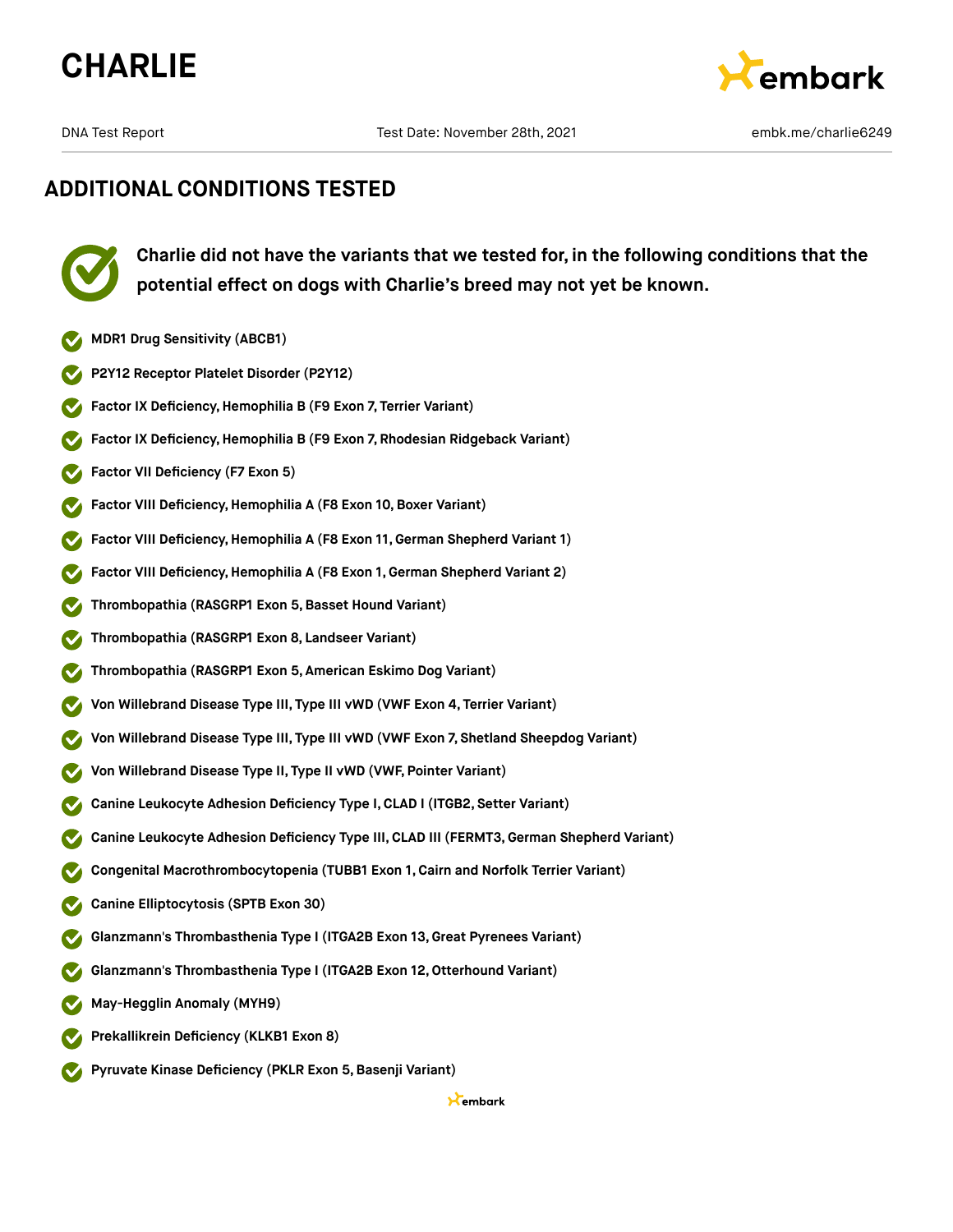



- **Pyruvate Kinase Deficiency (PKLR Exon 7,Beagle Variant)**
- **Pyruvate Kinase Deficiency (PKLR Exon 10, Terrier Variant)**
- **Trapped Neutrophil Syndrome, TNS (VPS13B)**
- **Ligneous Membranitis, LM (PLG)**
- **Platelet Factor X Receptor Deficiency, Scott Syndrome (TMEM16F)**
- **Methemoglobinemia (CYB5R3)**
- **Bernard-Soulier Syndrome,BSS (GP9,Cocker Spaniel Variant)**
- **Congenital Hypothyroidism (TPO, Tenterfield Terrier Variant)**
- **Congenital Hypothyroidism (TPO, Rat, Toy,Hairless Terrier Variant)**
- **Congenital Dyshormonogenic Hypothyroidism with Goiter (SLC5A5, Shih Tzu Variant)**
- **Complement 3 Deficiency,C3 Deficiency (C3)**
- **Severe Combined Immunodeficiency, SCID (PRKDC, Terrier Variant)**
- **Severe Combined Immunodeficiency, SCID (RAG1, Wetterhoun Variant)**
- **X-linked Severe Combined Immunodeficiency, X-SCID (IL2RG Exon 1, Basset Hound Variant)**
- **X-linked Severe Combined Immunodeficiency, X-SCID (IL2RG,Corgi Variant)**
- **Progressive Retinal Atrophy,rcd1 (PDE6B Exon 21, Irish Setter Variant)**
- **Progressive Retinal Atrophy,rcd3 (PDE6A)**
- **Progressive Retinal Atrophy,CNGA (CNGA1 Exon 9)**
- **Progressive Retinal Atrophy, PRA1 (CNGB1)**
- **Progressive Retinal Atrophy (SAG)**
- **Golden Retriever Progressive Retinal Atrophy 1, GR-PRA1 (SLC4A3)**
- **Golden Retriever Progressive Retinal Atrophy 2,GR-PRA2 (TTC8)**
- **Progressive Retinal Atrophy, crd1 (PDE6B, American Staffordshire Terrier Variant)**
- **Progressive Retinal Atrophy, crd4/cord1 (RPGRIP1)**
- **X-Linked Progressive Retinal Atrophy 1, XL-PRA1 (RPGR)**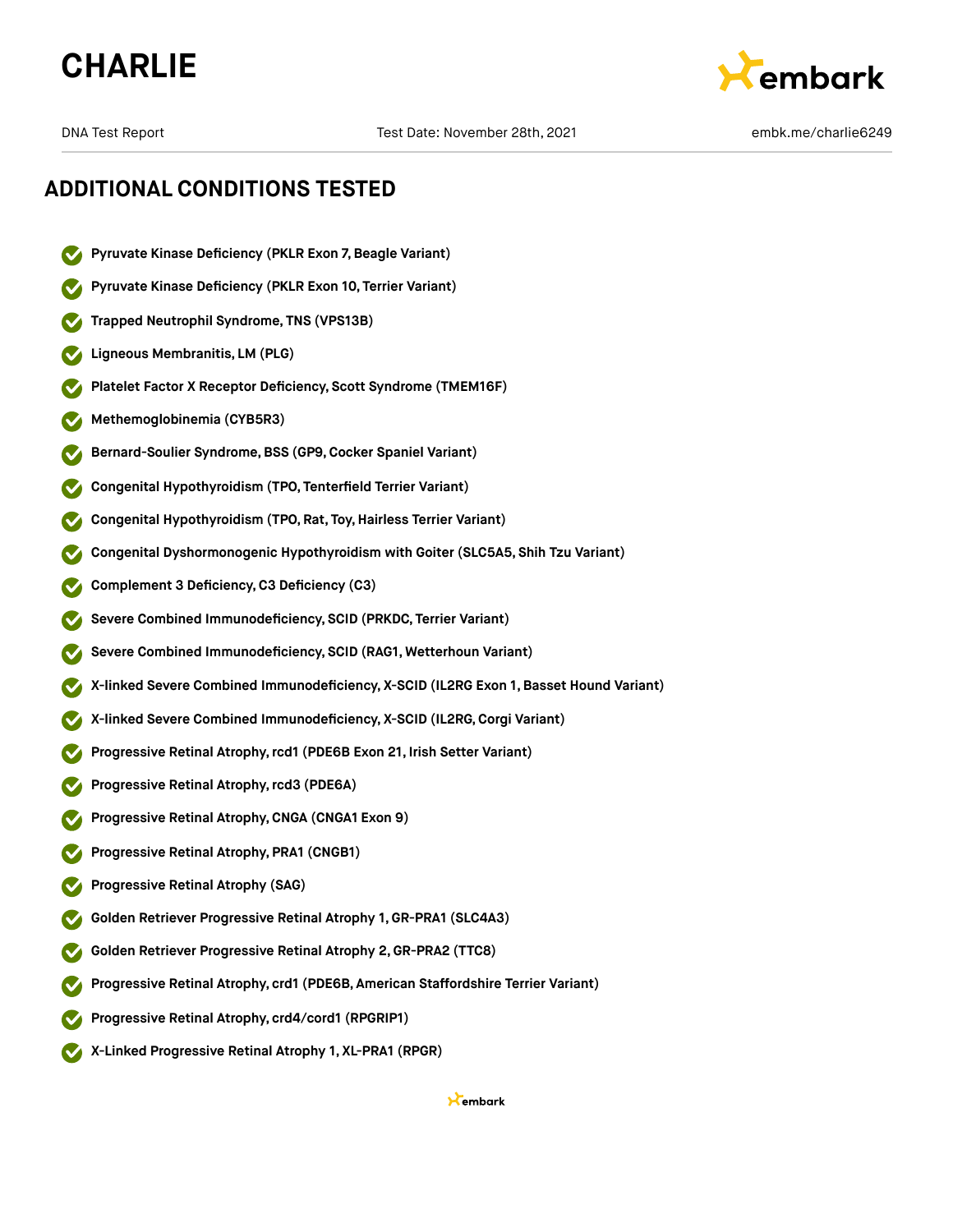



- **Progressive Retinal Atrophy, PRA3 (FAM161A)**
- **Collie Eye Anomaly,Choroidal Hypoplasia,CEA (NHEJ1)**
- **Day Blindness,Cone Degeneration, Achromatopsia (CNGB3 Deletion, Alaskan Malamute Variant)**
- **Day Blindness,Cone Degeneration, Achromatopsia (CNGB3 Exon 6,German Shorthaired Pointer Variant)**
- **Achromatopsia (CNGA3 Exon 7,German Shepherd Variant)**
- **Achromatopsia (CNGA3 Exon 7, Labrador Retriever Variant)**
- **Autosomal Dominant Progressive Retinal Atrophy (RHO)**
- **Canine Multifocal Retinopathy, cmr1 (BEST1 Exon 2)**
- **Canine Multifocal Retinopathy, cmr2 (BEST1 Exon 5,Coton de Tulear Variant)**
- **Canine Multifocal Retinopathy, cmr3 (BEST1 Exon 10 Deletion, Finnish and Swedish Lapphund, Lapponian Herder Variant)**
- **Primary Open Angle Glaucoma (ADAMTS10 Exon 9,Norwegian Elkhound Variant)**
- **Primary Open Angle Glaucoma (ADAMTS10 Exon 17, Beagle Variant)**
- **Primary Open Angle Glaucoma (ADAMTS17 Exon 11,Basset Fauve de Bretagne Variant)**
- **Primary Open Angle Glaucoma and Primary Lens Luxation (ADAMTS17 Exon 2,Chinese Shar-Pei Variant)**
- **Goniodysgenesis and Glaucoma, Pectinate Ligament Dysplasia, PLD (OLFM3)**
- **Hereditary Cataracts, Early-Onset Cataracts, Juvenile Cataracts (HSF4 Exon 9, Australian Shepherd Variant)**
- **Primary Lens Luxation (ADAMTS17)**
- **Congenital Stationary Night Blindness (RPE65,Briard Variant)**
- **Congenital Stationary Night Blindness (LRIT3,Beagle Variant)**
- **Macular Corneal Dystrophy, MCD (CHST6)**
- **2,8-Dihydroxyadenine Urolithiasis, 2,8-DHA Urolithiasis (APRT)**
- **Cystinuria Type I-A (SLC3A1,Newfoundland Variant)**
- **Cystinuria Type II-A (SLC3A1, Australian Cattle Dog Variant)**
- **Cystinuria Type II-B (SLC7A9, Miniature Pinscher Variant)**
- **Hyperuricosuria and Hyperuricemia or Urolithiasis, HUU (SLC2A9)**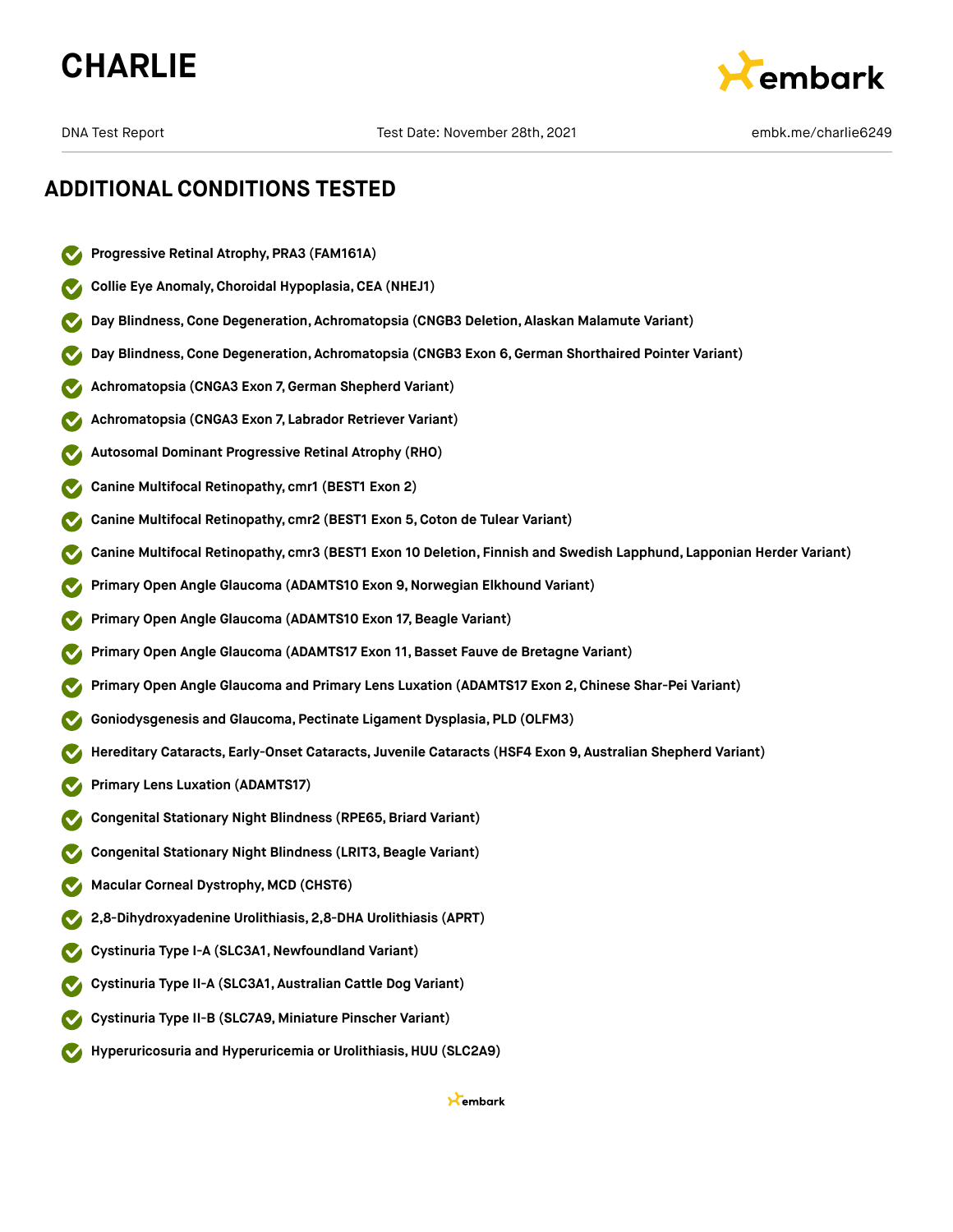



- **Polycystic Kidney Disease, PKD (PKD1)**
- **Primary Hyperoxaluria (AGXT)**
- **Protein Losing Nephropathy, PLN (NPHS1)**
- **X-Linked Hereditary Nephropathy, XLHN (COL4A5 Exon 35, Samoyed Variant 2)**
- **Autosomal Recessive Hereditary Nephropathy, Familial Nephropathy, ARHN (COL4A4 Exon 30, English Springer Spaniel Variant)**
- **Autosomal Recessive Hereditary Nephropathy, Familial Nephropathy, ARHN (COL4A4 Exon 3,Cocker Spaniel Variant)**
- **Fanconi Syndrome (FAN1,Basenji Variant)**
- **Primary Ciliary Dyskinesia, PCD (CCDC39 Exon 3,Old English Sheepdog Variant)**
- **Primary Ciliary Dyskinesia, PCD (NME5, Alaskan Malamute Variant)**
- **Congenital Keratoconjunctivitis Sicca and Ichthyosiform Dermatosis, Dry Eye Curly Coat Syndrome, CKCSID (FAM83H Exon 5)**
- **X-linked Ectodermal Dysplasia, Anhidrotic Ectodermal Dysplasia, XHED (EDA Intron 8)**
- **Renal Cystadenocarcinoma and Nodular Dermatofibrosis, RCND (FLCN Exon 7)**
- **Canine Fucosidosis (FUCA1)**
- **Glycogen Storage Disease Type II, Pompe's Disease,GSD II (GAA, Finnish and Swedish Lapphund, Lapponian Herder Variant)**
- **Glycogen Storage Disease Type IA, Von Gierke Disease,GSD IA (G6PC, Maltese Variant)**
- **Glycogen Storage Disease Type IIIA,GSD IIIA (AGL,Curly Coated Retriever Variant)**
- **Mucopolysaccharidosis Type IIIA, Sanfilippo Syndrome Type A, MPS IIIA (SGSH Exon 6,Dachshund Variant)**
- **Mucopolysaccharidosis Type IIIA, Sanfilippo Syndrome Type A, MPS IIIA (SGSH Exon 6,New Zealand Huntaway Variant)**
- **Mucopolysaccharidosis Type VII, Sly Syndrome, MPS VII (GUSB Exon 5, Terrier Brasileiro Variant)**
- **Mucopolysaccharidosis Type VII, Sly Syndrome, MPS VII (GUSB Exon 3,German Shepherd Variant)**
- **Glycogen storage disease Type VII, Phosphofructokinase Deficiency, PFK Deficiency (PFKM, Whippet and English Springer Spaniel Variant)**
- **Glycogen storage disease Type VII, Phosphofructokinase Deficiency, PFK Deficiency (PFKM, Wachtelhund Variant)**
- **Lagotto Storage Disease (ATG4D)**
- **Neuronal Ceroid Lipofuscinosis 1,NCL 1 (PPT1 Exon 8,Dachshund Variant 1)**
- **Neuronal Ceroid Lipofuscinosis 2,NCL 2 (TPP1 Exon 4,Dachshund Variant 2)**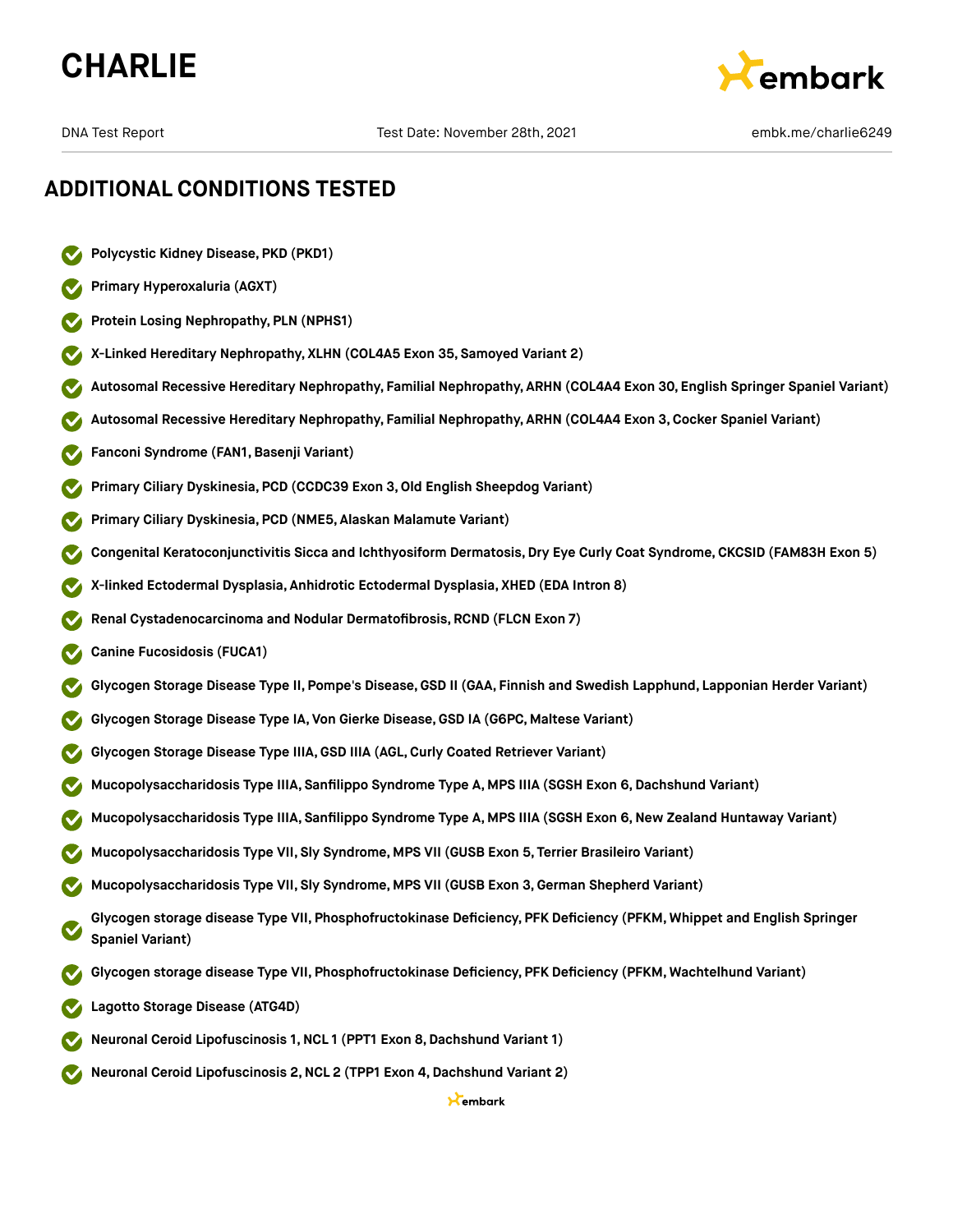



- **Neuronal Ceroid Lipofuscinosis,Cerebellar Ataxia,NCL4A (ARSG Exon 2, American Staffordshire Terrier Variant)**
- **Neuronal Ceroid Lipofuscinosis 5,NCL 5 (CLN5 Exon 4 SNP, Border Collie Variant)**
- **Neuronal Ceroid Lipofuscinosis 6,NCL 6 (CLN6 Exon 7, Australian Shepherd Variant)**
- **Neuronal Ceroid Lipofuscinosis 8,NCL 8 (CLN8 Exon 2, English Setter Variant)**
- **Neuronal Ceroid Lipofuscinosis 7,NCL 7 (MFSD8,Chihuahua and Chinese Crested Variant)**
- **Neuronal Ceroid Lipofuscinosis 8,NCL 8 (CLN8, Australian Shepherd Variant)**
- **Neuronal Ceroid Lipofuscinosis 10,NCL 10 (CTSD Exon 5, American Bulldog Variant)**
- **Neuronal Ceroid Lipofuscinosis 5,NCL 5 (CLN5 Exon 4 Deletion,Golden Retriever Variant)**
- **Adult-Onset Neuronal Ceroid Lipofuscinosis,NCL A,NCL 12 (ATP13A2, Tibetan Terrier Variant)**
- **Neuronal Ceroid Lipofuscinosis 8,NCL 8 (CLN8 Insertion, Saluki Variant)**
- **Late-Onset Neuronal Ceroid Lipofuscinosis,NCL 12 (ATP13A2, Australian Cattle Dog Variant)**
- **GM1 Gangliosidosis (GLB1 Exon 15, Shiba Inu Variant)**
- **GM1 Gangliosidosis (GLB1 Exon 15, Alaskan Husky Variant)**
- **GM1 Gangliosidosis (GLB1 Exon 2, Portuguese Water Dog Variant)**
- **GM2 Gangliosidosis (HEXA, Japanese Chin Variant)**
- **Globoid Cell Leukodystrophy, Krabbe disease (GALC Exon 5, Terrier Variant)**
- **Autosomal Recessive Amelogenesis Imperfecta, Familial Enamel Hypoplasia (ENAM Deletion, Italian Greyhound Variant)**
- **Autosomal Recessive Amelogenesis Imperfecta, Familial Enamel Hypoplasia (ENAM SNP, Parson Russell Terrier Variant)**
- **Persistent Mullerian Duct Syndrome, PMDS (AMHR2)**
- **Deafness and Vestibular Syndrome of Dobermans, DVDob,DINGS (MYO7A)**
- **Shar-Pei Autoinflammatory Disease, SPAID, Shar-Pei Fever (MTBP)**
- **Neonatal Interstitial Lung Disease (LAMP3)**
- **Recurrent Inflammatory Pulmonary Disease, RIPD (AKNA, Rough Collie Variant)**
- **Alaskan Husky Encephalopathy, Subacute Necrotizing Encephalomyelopathy (SLC19A3)**
- **Alexander Disease (GFAP)**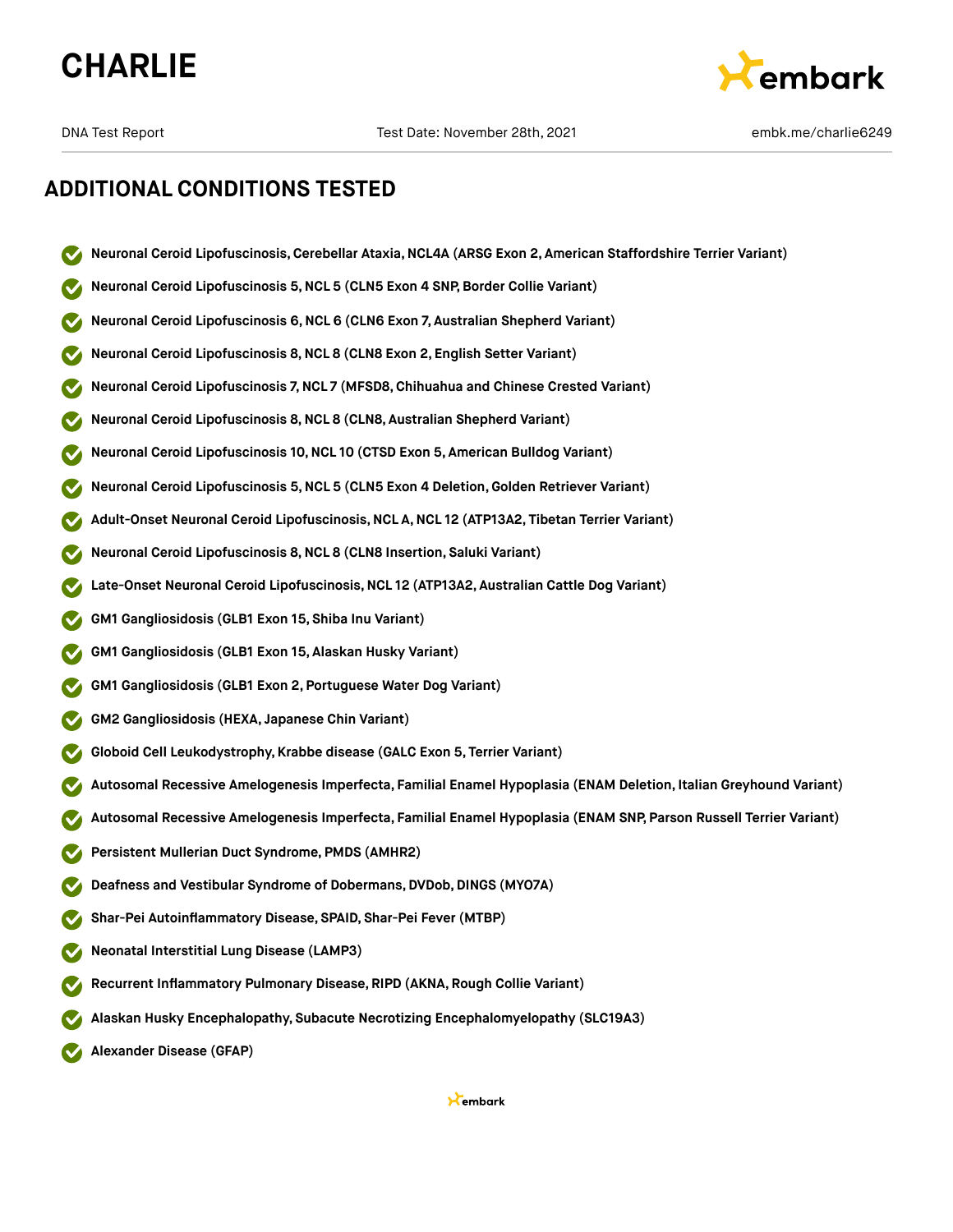



- **Cerebellar Abiotrophy,Neonatal Cerebellar Cortical Degeneration,NCCD (SPTBN2,Beagle Variant)**
- **Cerebellar Ataxia, Progressive Early-Onset Cerebellar Ataxia (SEL1L, Finnish Hound Variant)**
- **Cerebellar Hypoplasia (VLDLR, Eurasier Variant)**
- **Spinocerebellar Ataxia, Late-Onset Ataxia, LoSCA (CAPN1)**
- **Spinocerebellar Ataxia with Myokymia and/or Seizures (KCNJ10)**
- **Hereditary Ataxia,Cerebellar Degeneration (RAB24,Old English Sheepdog and Gordon Setter Variant)**
- **Benign Familial Juvenile Epilepsy, Remitting Focal Epilepsy (LGI2)**
- **Degenerative Myelopathy,DM (SOD1A)**
- **Fetal-Onset Neonatal Neuroaxonal Dystrophy (MFN2,Giant Schnauzer Variant)**
- **Hypomyelination and Tremors (FNIP2, Weimaraner Variant)**
- **Shaking Puppy Syndrome, X-linked Generalized Tremor Syndrome (PLP1, English Springer Spaniel Variant)**
- **Neuroaxonal Dystrophy,NAD (TECPR2, Spanish Water Dog Variant)**
- **Neuroaxonal Dystrophy,NAD (VPS11, Rottweiler Variant)**
- **L-2-Hydroxyglutaricaciduria, L2HGA (L2HGDH, Staffordshire Bull Terrier Variant)**
- **Alaskan Malamute Polyneuropathy, AMPN (NDRG1 SNP)**
- **Narcolepsy (HCRTR2 Intron 4,Doberman Pinscher Variant)**
- **Narcolepsy (HCRTR2 Intron 6, Labrador Retriever Variant)**
- **Narcolepsy (HCRTR2 Exon 1,Dachshund Variant)**
- **Progressive Neuronal Abiotrophy,Canine Multiple System Degeneration,CMSD (SERAC1 Exon 15, Kerry Blue Terrier Variant)**
- **Progressive Neuronal Abiotrophy,Canine Multiple System Degeneration,CMSD (SERAC1 Exon 4, Chinese Crested Variant)**
- **Juvenile Laryngeal Paralysis and Polyneuropathy, Polyneuropathy with Ocular Abnormalities and Neuronal Vacuolation, POANV (RAB3GAP1, Rottweiler Variant)**
- **Hereditary Sensory Autonomic Neuropathy, Acral Mutilation Syndrome, AMS (GDNF-AS, Spaniel and Pointer Variant)**
- **Sensory Neuropathy (FAM134B,Border Collie Variant)**
- **Juvenile-Onset Polyneuropathy, Leonberger Polyneuropathy 1, LPN1 (LPN1, ARHGEF10)**
- **Juvenile Myoclonic Epilepsy (DIRAS1)**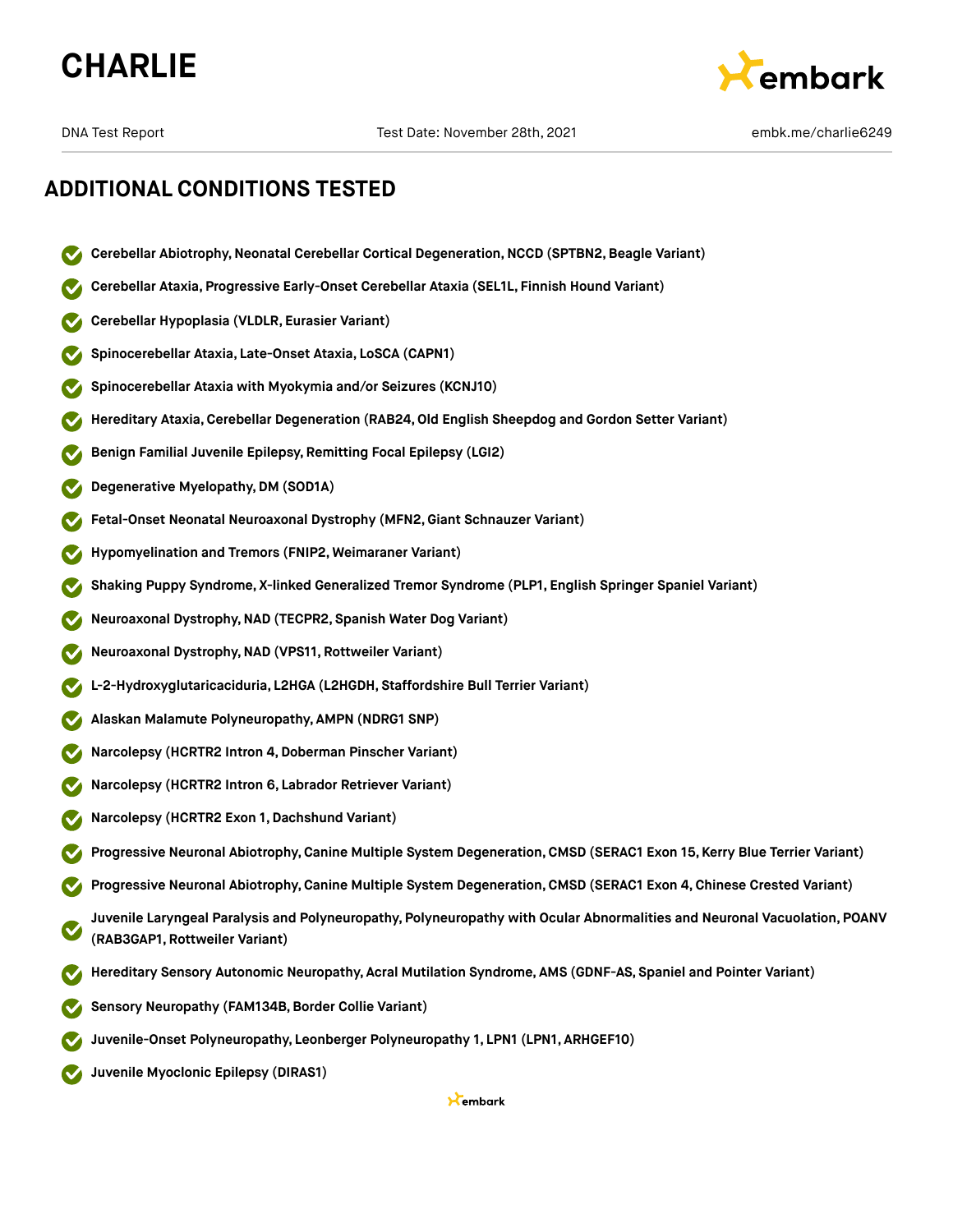



- **Juvenile-Onset Polyneuropathy, Leonberger Polyneuropathy 2, LPN2 (GJA9)**
- **Spongy Degeneration with Cerebellar Ataxia 1, SDCA1, SeSAME/EAST Syndrome (KCNJ10)**
- **Spongy Degeneration with Cerebellar Ataxia 2, SDCA2 (ATP1B2)**
- **Dilated Cardiomyopathy,DCM1 (PDK4,Doberman Pinscher Variant 1)**
- **Dilated Cardiomyopathy, DCM2 (TTN, Doberman Pinscher Variant 2)**
- **Long QT Syndrome (KCNQ1)**
- **Cardiomyopathy and Juvenile Mortality (YARS2)**
- **Muscular Dystrophy (DMD,Cavalier King Charles Spaniel Variant 1)**
- **Muscular Dystrophy (DMD,Golden Retriever Variant)**
- **Limb** Girdle Muscular Dystrophy (SGCD, Boston Terrier Variant)
- **Ullrich-like Congenital Muscular Dystrophy (COL6A3 Exon 10, Labrador Retriever Variant)**
- **Centronuclear Myopathy,CNM (PTPLA)**
- **Exercise-Induced Collapse, EIC (DNM1)**
- **Inherited Myopathy of Great Danes (BIN1)**
- **Myostatin Deficiency,Bully Whippet Syndrome (MSTN)**
- **Myotonia Congenita (CLCN1 Exon 7, Miniature Schnauzer Variant)**
- **Myotonia Congenita (CLCN1 Exon 23, Australian Cattle Dog Variant)**
- **Nemaline Myopathy (NEB, American Bulldog Variant)**
- **Myotubular Myopathy 1, X-linked Myotubular Myopathy, XL-MTM (MTM1, Labrador Retriever Variant)**
- **Inflammatory Myopathy (SLC25A12)**
- **Hypocatalasia, Acatalasemia (CAT)**
- **Pyruvate Dehydrogenase Deficiency (PDP1, Spaniel Variant)**
- **Malignant Hyperthermia (RYR1)**
- **Imerslund-Grasbeck Syndrome, Selective Cobalamin Malabsorption (CUBN Exon 53,Border Collie Variant)**
- **Imerslund-Grasbeck Syndrome, Selective Cobalamin Malabsorption (CUBN Exon 8,Beagle Variant)**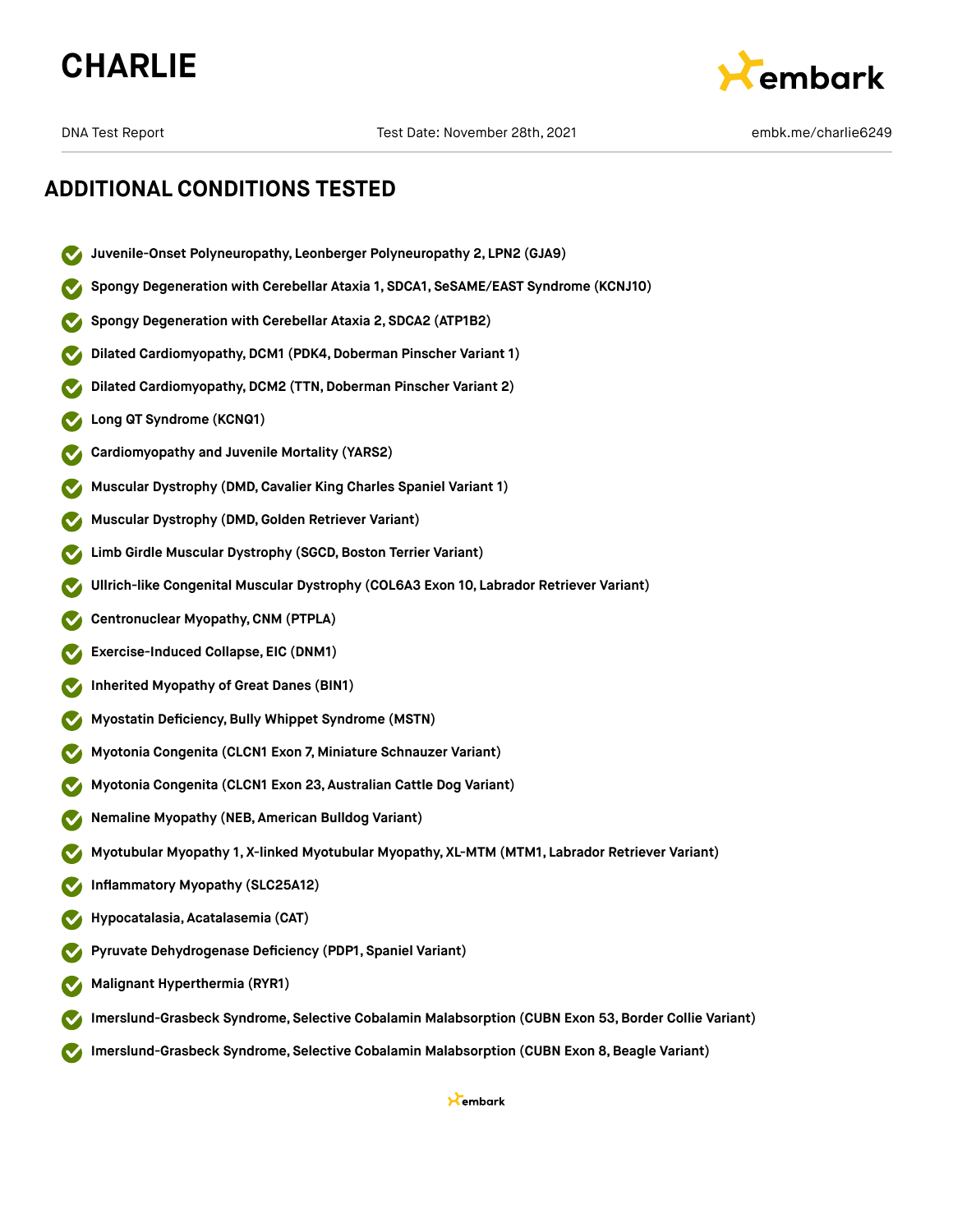



- **Inherited Selected Cobalamin Malabsorption with Proteinuria (CUBN, Komondor Variant)**
- **Lundehund Syndrome (LEPREL1)**
- **Congenital Myasthenic Syndrome,CMS (CHAT,Old Danish Pointing Dog Variant)**
- **Congenital Myasthenic Syndrome,CMS (COLQ, Labrador Retriever Variant)**
- **Congenital Myasthenic Syndrome,CMS (CHRNE, Jack Russell Terrier Variant)**
- **Congenital Myasthenic Syndrome,CMS (COLQ, Golden Retriever Variant)**
- **Myasthenia Gravis-Like Syndrome (CHRNE,Heideterrier Variant)**
- **Episodic Falling Syndrome (BCAN)**
- **Paroxysmal Dyskinesia, PxD (PIGN)**
- **Demyelinating Polyneuropathy (SBF2/MTRM13)**
- **Laryngeal Paralysis (RAPGEF6, Miniature Bull Terrier Variant)**
- **Dystrophic Epidermolysis Bullosa (COL7A1,Golden Retriever Variant)**
- **Dystrophic Epidermolysis Bullosa (COL7A1,Central Asian Shepherd Dog Variant)**
- **Ectodermal Dysplasia, Skin Fragility Syndrome (PKP1, Chesapeake Bay Retriever Variant)**
- **Ichthyosis, Epidermolytic Hyperkeratosis (KRT10, Terrier Variant)**
- **Ichthyosis, ICH1 (PNPLA1,Golden Retriever Variant)**
- **Ichthyosis (SLC27A4,Great Dane Variant)**
- **Ichthyosis (NIPAL4, American Bulldog Variant)**
- **Focal Non-Epidermolytic Palmoplantar Keratoderma, Pachyonychia Congenita (KRT16,Dogue de Bordeaux Variant)**
- **Hereditary Footpad Hyperkeratosis (FAM83G, Terrier and Kromfohrlander Variant)**
- **Hereditary Footpad Hyperkeratosis (DSG1, Rottweiler Variant)**
- **Hereditary Nasal Parakeratosis,HNPK (SUV39H2)**
- **Musladin-Lueke Syndrome, MLS (ADAMTSL2)**
- **Oculocutaneous Albinism,OCA (SLC45A2, Small Breed Variant)**
- **Bald Thigh Syndrome (IGFBP5)**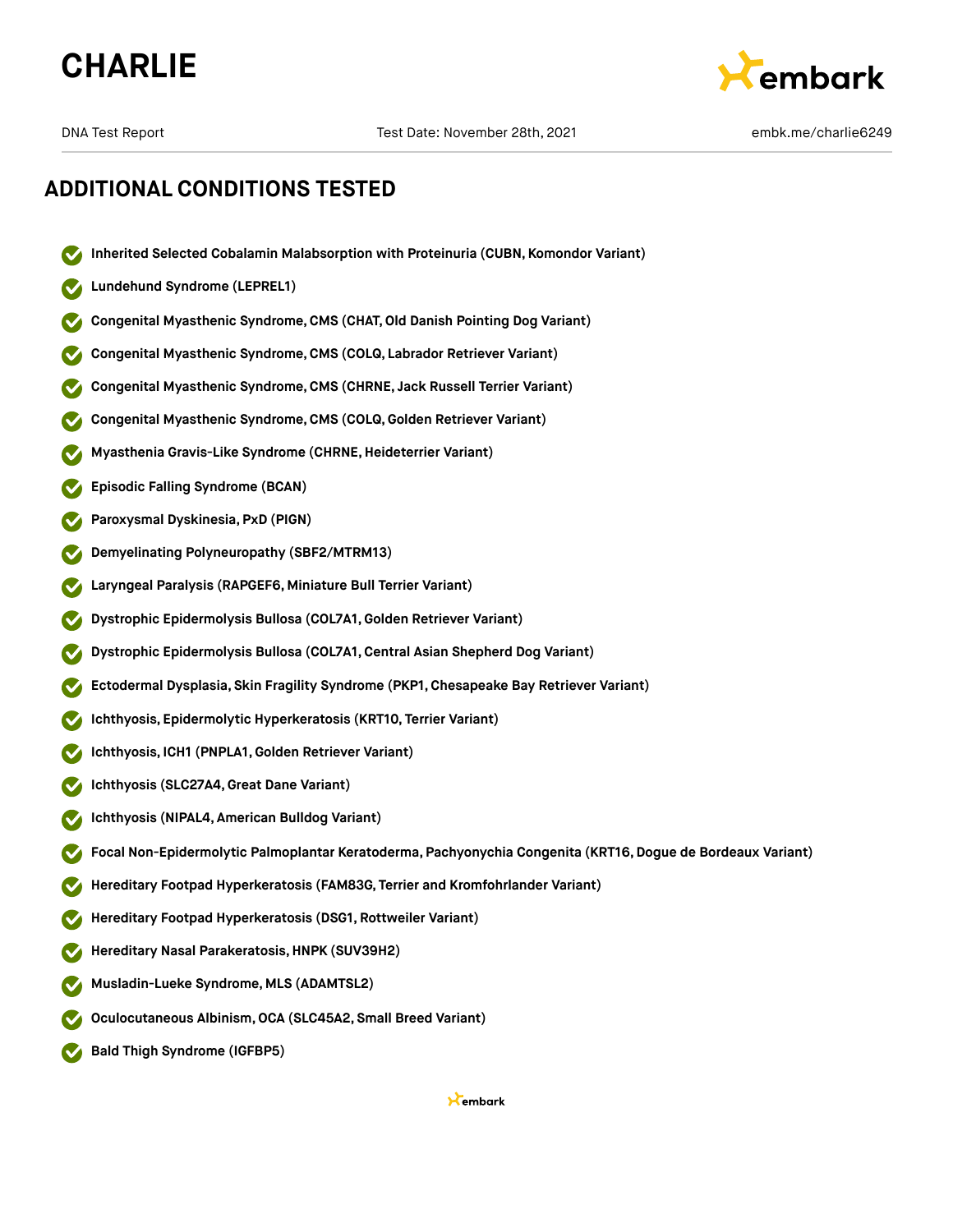



- $\boldsymbol{\triangledown}$ **Lethal Acrodermatitis, LAD (MKLN1)**
- **Ehlers Danlos (ADAMTS2,Doberman Pinscher Variant)**  $\checkmark$
- **Cleft Lip and/or Cleft Palate (ADAMTS20,Nova Scotia Duck Tolling Retriever Variant)**  $\checkmark$
- **Hereditary Vitamin D-Resistant Rickets (VDR)**  $\checkmark$
- **Oculoskeletal Dysplasia 2,Dwarfism-Retinal Dysplasia 2, drd2,OSD2 (COL9A2, Samoyed Variant)**
- **Osteogenesis Imperfecta,Brittle Bone Disease (COL1A2,Beagle Variant)**
- **Osteogenesis Imperfecta,Brittle Bone Disease (SERPINH1, Dachshund Variant)**
- **Osteogenesis Imperfecta,Brittle Bone Disease (COL1A1,Golden Retriever Variant)**
- **Skeletal Dysplasia 2, SD2 (COL11A2, Labrador Retriever Variant)**
- **Craniomandibular Osteopathy,CMO (SLC37A2)**
- **Raine Syndrome,Canine Dental Hypomineralization Syndrome (FAM20C)**
- **Chondrodystrophy** (ITGA10, Norwegian Elkhound and Karelian Bear Dog Variant)  $\checkmark$
- **Mucopolysaccharidosis IIIB, Sanfilippo Syndrome Type B, MPS IIIB (NAGLU, Schipperke Variant)**